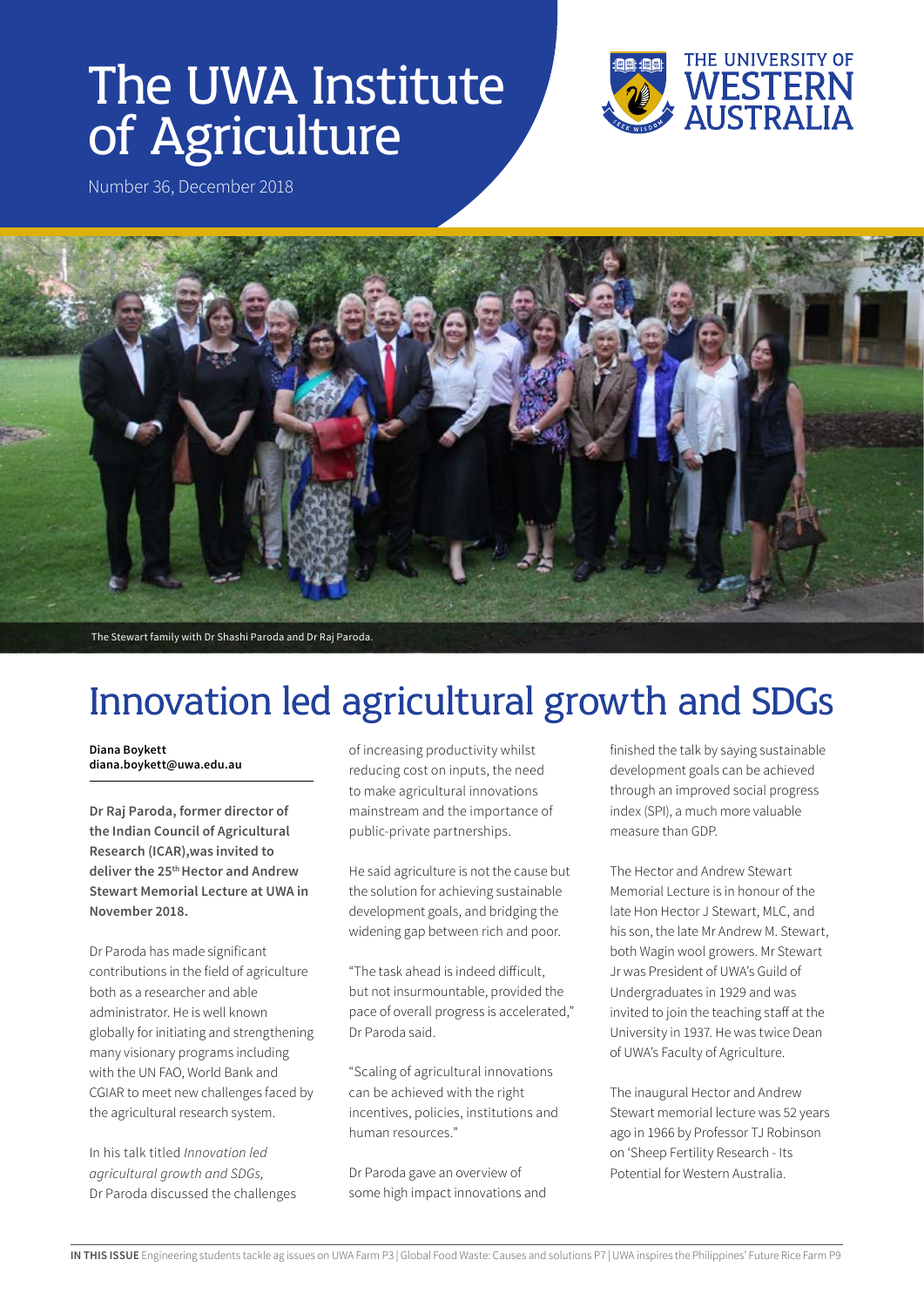

### Director's column

**Hackett Professor Kadambot Siddique AM, CitWA, FTSE, FAIA, FNAAS, FISPP kadambot.siddique@uwa.edu.au**

**The 2018 season is looking very promising both in terms of higher than expected yields and strong prices – a winning combination that will give a much needed boost to the agriculture industry as a whole.**

The UWA Institute of Agriculture has had a busy and productive 2018. Several new students commenced their PhD studies at UWA in agriculture and related areas. A number of agreements and memoranda of understanding were signed between UWA and international institutions. I recently travelled to Indonesia (see page 12) and China (see page 12) to sign agreements with Udayana University and Lanzhou University.

We hosted the 25<sup>th</sup> Hector and Andrew Stewart Memorial Lecture in November and were fortunate to welcome global agriculture leader Dr Raj Paroda to the University (see cover story). Dr Paroda is an extremely accomplished

agricultural scientist and administrator who has dedicated his career to shaping agricultural policy and reform in both India and internationally. Dr Paroda's lecture was titled *Innovation led agricultural growth and SDGs* and was well received by the Stewart family and those who attended.During his visit to UWA, he spent time interacting with PhD students and early career researchers giving them tips on how to collaborate and create impact through their research and development on the international stage.

I would like to congratulate IOA researcher Dr Michael Considine on being awarded a Future Fellowship from the Australian Research Council. It is one of Australia's premiere scientific fellowships and is well deserved. During the Fellowship, Dr Considine's research will focus on crop species, particularly fruit trees, building on his recent work on grapevine and the apple breeding program in Manjimup in Western Australia (see page 11).

IOA's associate director Professor Wallace Cowling was elected Fellow of the Australian Academy of Technology and Engineering (ATSE). Professor Cowling is an outstanding contributor to Australian agricultural science, technology and productivity through advances in crop breeding and genetics. He is a good example of a 'Professor of Practice' and the fellowship is well deserved.

I would like to sincerely thank IOA's Industry Advisory Board for their dedication and support throughout the year. We recently bid farewell to Mr Shane Sander and Mr Tym Duncanson who served on the Board for five and three years respectively. During that time they served the university and rural industry readily and unreservedly. Mr Simon Stead,

director, CBH Group joined the board in August and is committed to providing advice and industry feedback on agricultural issues and priorities within the industry and wider community.

Finally, I must acknowledge the UWA Executive, Theme Leaders, UWA Farm Ridgefield committees, IOA members and staff for their hard work throughout 2018. We bid farewell to Future Farm 2050 Project Officer Debra Mullan. Debra joined the team in 2015 and has done an excellent job liaising with UWA Farm Ridgefield staff, developing the Massive Online Open Course and coordinating outreach activities on the Farm. We wish her all the best in her future endeavours.

Season's greetings and best wishes for a happy new year to you and your family.

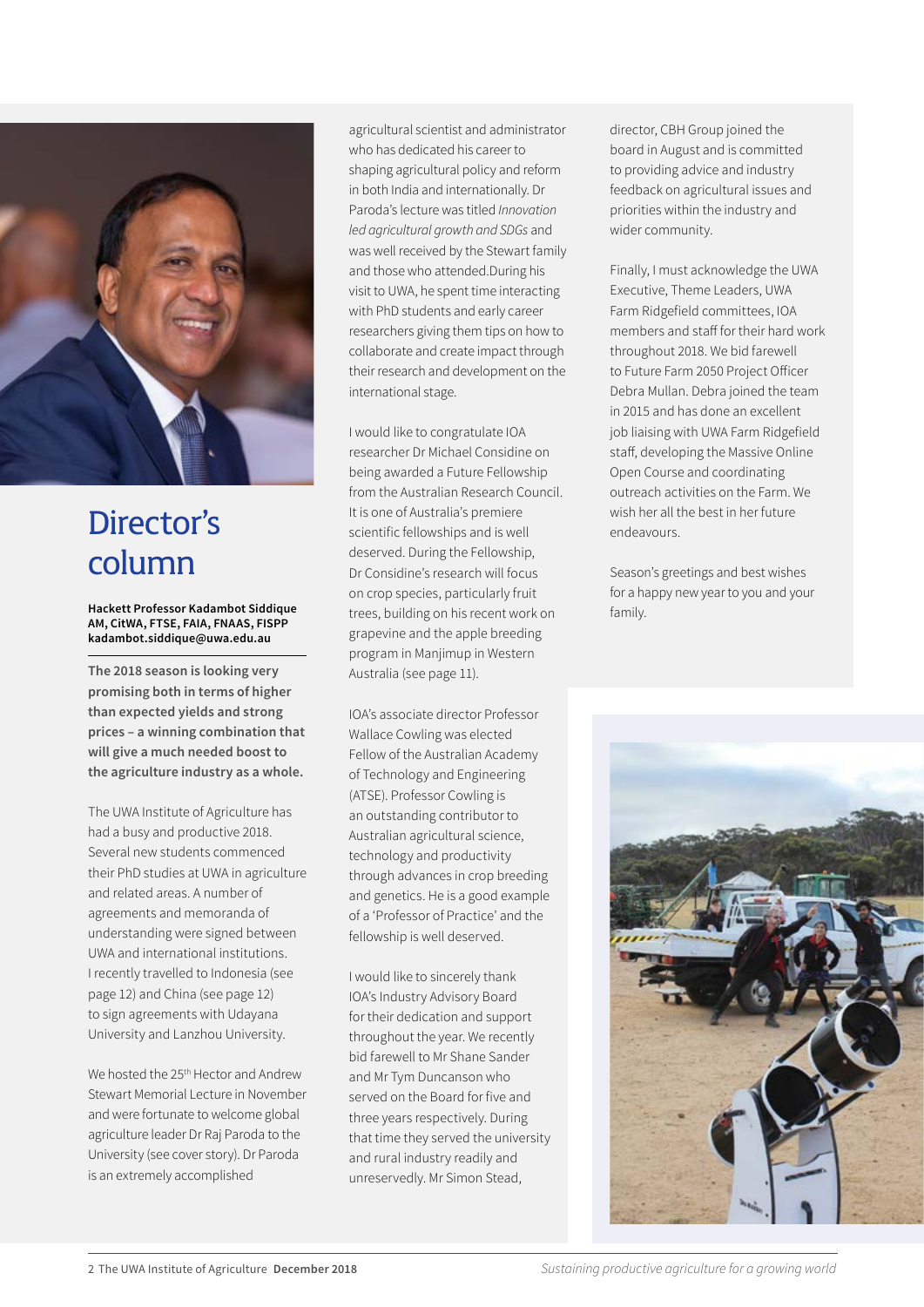

Five engineering design students visit UWA Farm Ridgefield

### Engineering design students tackle agriculture issues on UWA Farm

**Professor Dilusha Silva, dilusha.silva@uwa.edu.au**

**Students studying Electrical and Electronic Engineering Design Project have been working on improving current, and designing new, security measures for UWA Farm Ridgefield in Pingelly.** 

This unit requires students to integrate and apply knowledge and skills to a substantial real-world design challenge. UWA Farm Ridgefield operates under the constraints of poor connectivity, a common problem in regional areas in Western Australia, and therefore provides a perfect real-world environment for engineering students to design systems which solve a problem and are fit for purpose.

In August, five students from the unit and staff members from the Faculty of Engineering and Mathematical Sciences undertook a field trip to UWA Farm Ridgefield to review the connectivity issues and initiate strategies and designs which could operate under these constraints. The students have since set about developing recommendations for cost-effective engineering solutions for maintaining security at UWA Farm Ridgefield.

In addition to gaining knowledge and insight into their project constraints and design considerations, the students were also given a tour of the farm and details on the multidisciplinary nature of the Future Farm 2050 (FF2050) Project.

Engineering Innovations for Food Production is one of IOA's six research themes, and the FF2050 Project provides exciting opportunities for engineers to help solve agricultural issues.

### Pingelly Astrofest 2018

**Debra Mullan, debra.mullan@uwa.edu.au** 

**In October, over 130 people from both the local community and metropolitan area came together at UWA Farm Ridgefield to celebrate astronomy and Australian science at Pingelly Astrofest.**

As part of the UWA Future Farm 2050 Project's commitment to connecting with rural communities and bridging the city-country divide, IOA once again partnered with the International Centre for Radio Astronomy Research (ICRAR) to host the second Pingelly Astrofest.

Telescopes were set up all evening with passionate astronomy volunteers, UWA PhD students and ICRAR staff available to guide attendees through the night sky.

Experts explained the use and principles of telescopes and clearing of the clouds later in the evening gave attendees great views of the moon, Saturn and Mars. Attendees were able to delight in the Scitech Spacedome show which ran throughout the evening, participate in the science shows and view an astrophotography exhibition.

Dr Luke Davies, a project scientist for ICRAR, captivated the audience with the evolution of galaxies and the structure of the universe and then fielded some well thought out questions from enthusiastic primary and high school students.

In addition to fantastic activities, attendees who had registered online to attend the event went into a prize draw

astrophotography book The Universe – Yours to discover and a grand prize of a Saxon DeepSky 8" Dobsonian Telescope.

Mr Peter Wilson who won the telescope said his eight year old son Andrew is a budding scientist and they are most grateful to receive such a generous prize.

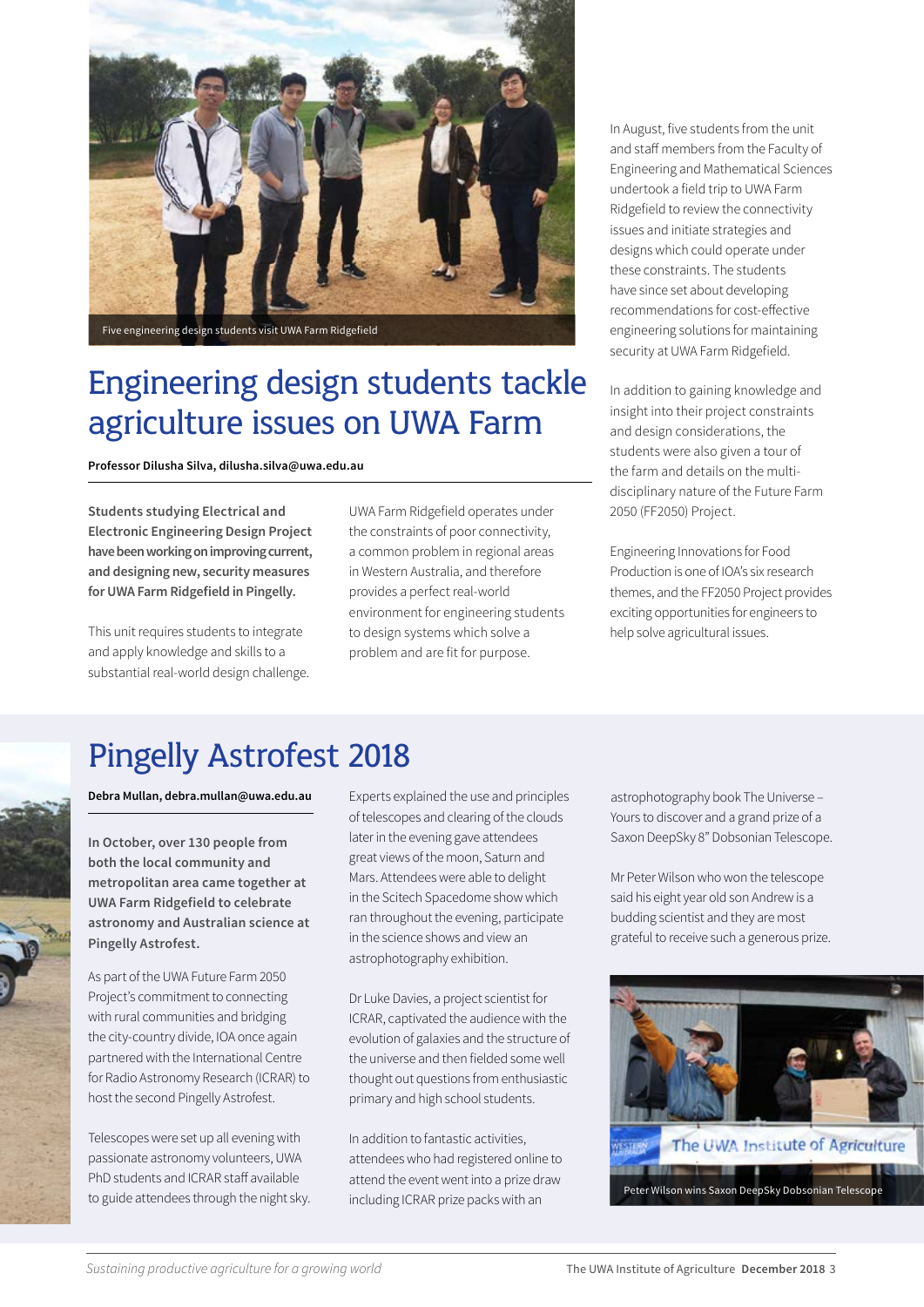### Dale research site Field Day - Focus on Frost

**Dr Nic Taylor nicolas.taylor@uwa.edu.au**

#### **Dr Ben Biddulf biddulf.ben@dpird.wa.gov.au**

**More than 80 researchers, breeders, growers and industry representatives all with a key interest in wheat frost and canola research came together on 11 October 2018 at DPIRD's Dale research site Field Day.**

Located the 30 km northwest of Brookton in a frost prone depression, the day involved two, four-spot rotating 20 minute sessions, involving presentations covering Trial site management (B Cleland, M Baker and R Develin; Living Farm) and wheat and canola TOS variety choice trials (B Biddulph, J Bucat and I Farre; DPIRD).

Additionally, there was a wheat and frost focus with presentations by

- R Smith (Living Farm) and B Biddulph (DPIRD) on Cereal Crop Type x Sowing Windows.
- K Ryan, G Troup and G Thomas (DPIRD) on Debugging; The Role of Bacteria in Frost.
- B Leske (UWA/DPIRD) on Frost Susceptibility in Wheat.
- D Nicol (DPIRD) on Frost: Nitrogen x Seeding Rate & Variety.
- N Callow and B Stutsel (UWA) Frost, Drones and Data Capture Options and Considerations.
- N Taylor (UWA) Big Data Analytics in Agriculture.

### WA research to help farmers make more informed decisions

**Dr Nic Taylor nicolas.taylor@uwa.edu.au**

**A new partnership between UWA and DPIRD will see vast amounts of WA agricultural data collected and analysed, at an unprecedented scale, to help farmers make more informed decisions.**

Field workers and researchers will compile data on crop varieties, their growth, and how they are impacted by weather conditions, soil, varieties and fertilisers. The WA data along with national data will be made broadly

available to farmers through the Agriculture Research Data Cloud project, helping to unlock the \$19.1 billion potential value of agriculture in Australia.

Recent advances in on-farm data collection has resulted in a world where everything relating to agriculture can be monitored, however significant challenges lie ahead in integrating such data to best inform real time farming decisions.

WA Project team leader Dr Nic Taylor from UWA's School of Molecular Sciences, the ARC Centre of Excellence in Plant Energy



The event was hosted by DPIRD and UWA staff were invited to attend and learn more about collaborative research opportunities with field based frost and agronomy researchers. The day concluded with the launch event for the Frost ID Guide (available to download at www.agric.wa.gov.au/frost/frostidentification-guide-cereals).



DPIRD Dale research site 2018 (Photo courtesy of Steve Curtin of ConsultAg)

Biology and IOA said using technology to capture and analyse data was an important stepping stone towards a new way of approaching agriculture.

"With *Decision Agriculture*, we can make use of an amazing array of data and technology that can be accessed remotely by farmers anywhere in Australia to help inform key managerial decisions including seasonal programs, fertiliser inputs and disease and pest control. This is in addition to responding to seasonal conditions in a timely manner," Dr Taylor said.

"This project is perfectly timed to take advantage of the latest developments in on-farm data capture and to kickstart the process of providing end users with knowledge and tools to make data-driven farming decisions."

Dr Ben Biddulph from DPIRD said the scale of data being collected, both for crop research and on farms had consistently increased in the past decade.

"Every year, cheaper solutions become available which make in-depth data collection more feasible," he said.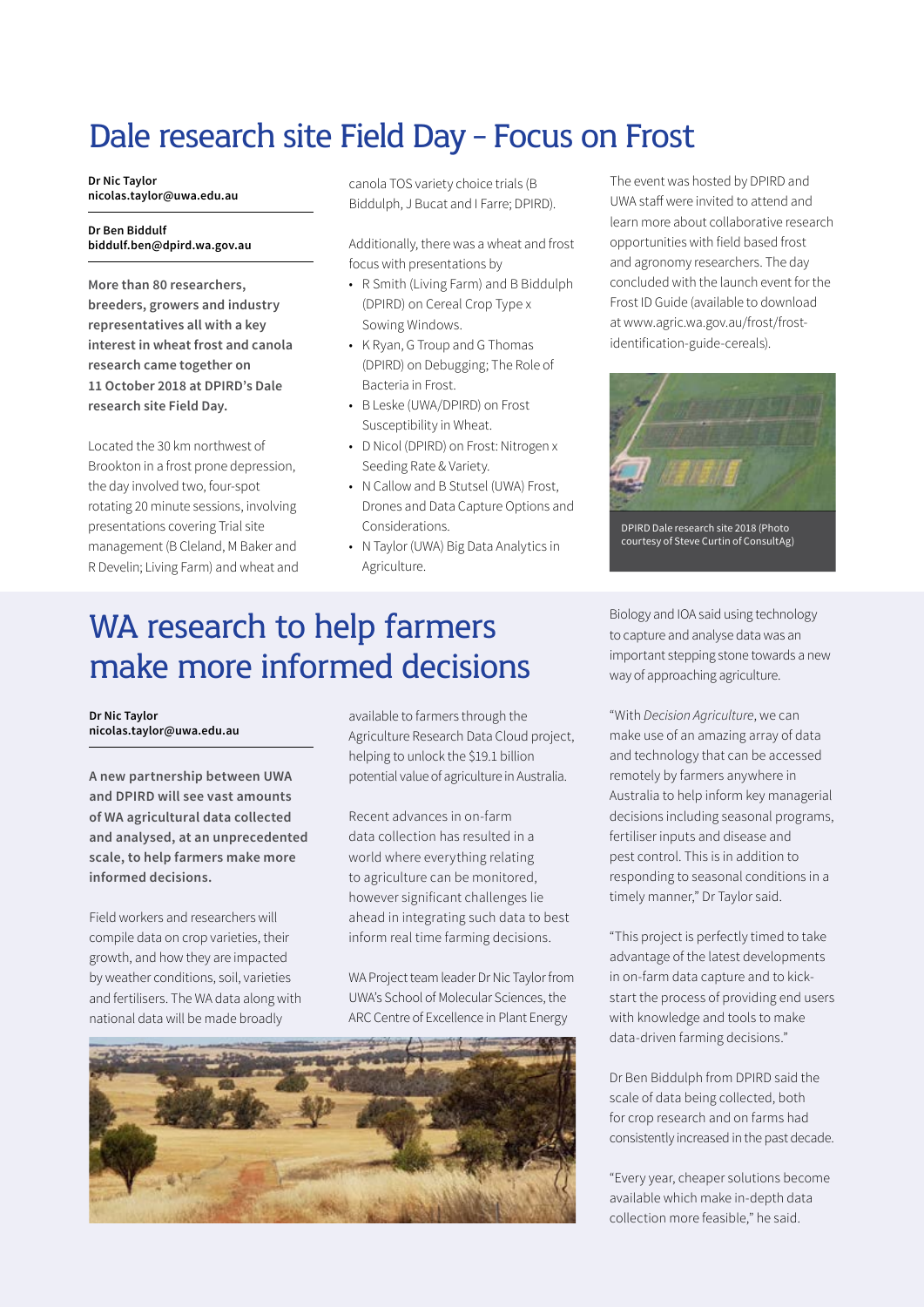

#### **Professor Wallace Cowling, wallace.cowling@uwa.edu.au**

**The vibrant research-focussed canola conference, AusCanola2018 was held in Perth from 4 - 6 September 2018, and attracted over 120 delegates from across Australia and internationally.**

The Grains Industry Association of Western Australia (GIWA) and Australian Oilseeds Federation (AOF) co-hosted the conference, with IOA associate director Professor Wallace Cowling as Chair of the steering committee and Professor Jacqueline Batley from the School of Biological Sciences and IOA as Chair of the program committee.

The inaugural canola conference was held in Perth in 1977, when 11 Brassica researchers met at UWA to create the 1st Australian Rapeseed Agronomists and

### AusCanola  $2018 -$  the  $20<sup>th</sup>$ Australian Research Assembly on Brassicas

Breeders Research Workshop, ARAB, led by UWA's the late Professor Noel Thurling.

Current canola pathologist and researcher Professor Martin Barbetti from UWA's School of Agriculture and Environment and IOA attended the first conference and again at the 20<sup>th</sup> conference in 2018.

From its humble beginnings, the canola industry in WA now covers more than one million hectares annually. The involvement and interest of the canola industry was evident in a captivating field tour to Cunderdin which included canola variety trials, canola breeding company displays, and a visit to WA No-Till Farmers Association long-term cropping site. A grower-researcher discussion on the second day of the conference provided valuable twoway dialogue between industry and academia.

Dr Francis Ogbonnaya, GRDC pulses and oilseeds manager, briefly presented GRDC's investment in canola pre-breeding. He introduced UWA's research progress in establishing heat tolerance screening tools for canola breeding program as a successful example.

IOA sponsored the visit of international keynote speaker Professor Surinder Banga, from Punjab Agricultural University in India. Professor Banga is a long-term collaborator with UWA researchers and has shared valuable genetic cross progenies of canola. Whilst in Perth, Professor Banga delivered a special lecture at UWA and interacted with researchers, students and the industry.

### Pulse improvement science for delivery

**Dr Janine Croser janine.croser@uwa.edu.au**

**Professor William Erskine william.erskine@uwa.edu.au**

**As part of a review of GRDC's investment in pulses, managing director Dr Steve Jefferies and Dr Francis Ogbonnaya, program manager visited UWA in November.**

Dr Janine Croser from the Centre for Plant Genetics and Breeding and IOA and her team provided an overview of their research on high throughput rapid generation and phenotyping platforms for pulses.

Particular attention was paid to the promising hybrid material coming from crosses between domesticated and wild chickpea



Drs Janine Croser, Steve Jefferies, Maria Pazos Navarro and Francis Ogbonnaya (L to R) examining wild chickpeas in the UWA glasshouse

and new techniques for controlled environment based chilling tolerance at flowering which together could be transformative for the crop.

The visit highlighted the group's successful delivery of over 8,400 lines to the Pulse Breeding Australia genetic improvement programs.

The research links closely with all major pulse breeding programs in the country under the theme *Science for Delivery*.

The research is funded by GRDC and led by Dr Croser and Professor William Erskine in the Centre for Plant Genetics and Breeding and IOA.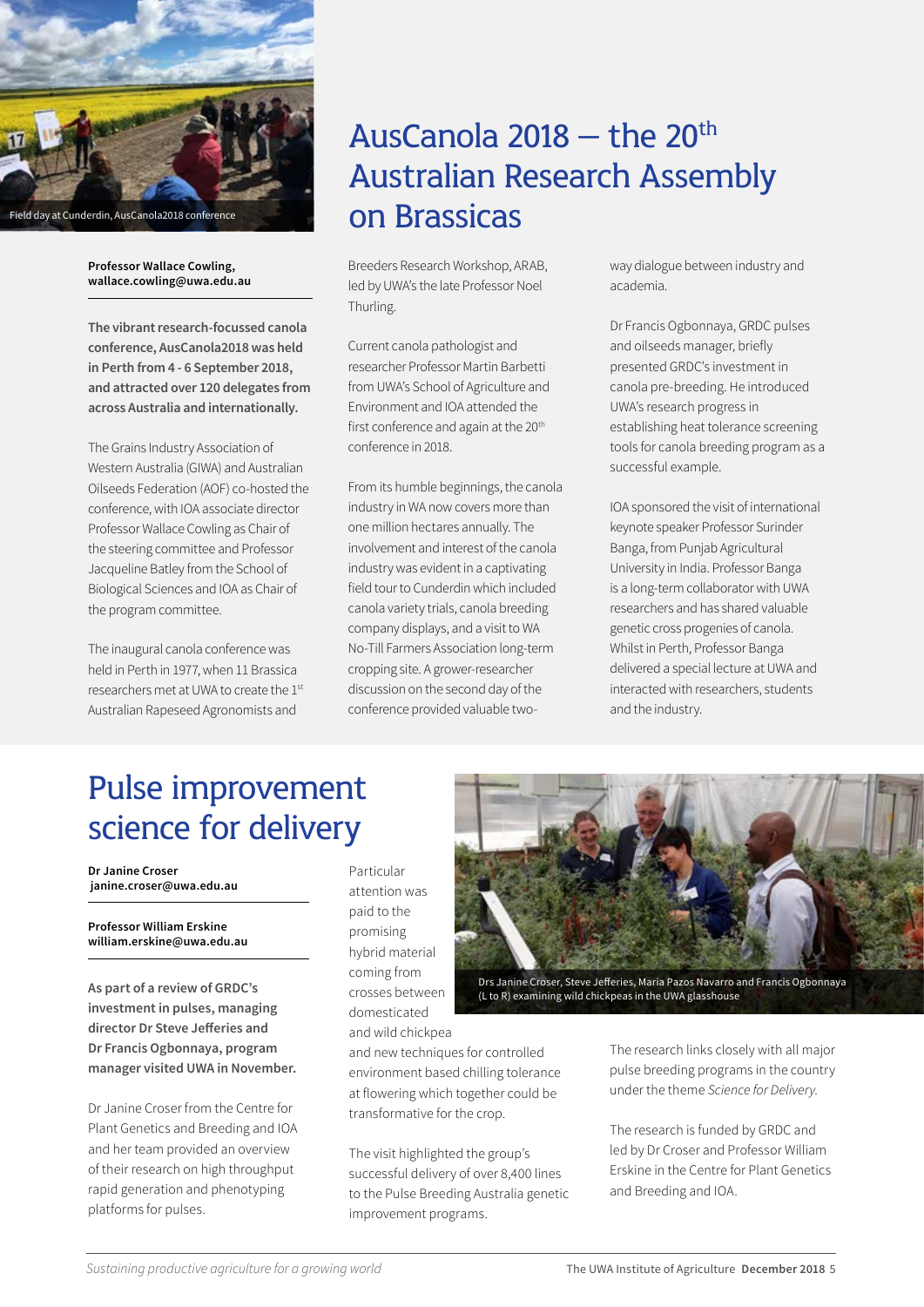### Mining wild chickpea ancestors for improved crop resilience

**Dr Janine Croser, [janine.croser@uwa.edu.au](mailto:Janine.croser@uwa.edu.au)** 

**Chickpea yield is reduced by climatic, disease, pest and subsoil constraints, costing the industry millions of dollars in lost yield per year. Developing cultivars with resistance/ tolerance to these constraints is the highest priority for the Pulse Breeding Australia chickpea breeding program.**

Domestication of chickpea resulted in a narrow genetic base, however valuable genes for combating production constraints are present in the wild relatives. UWA researchers Drs Maria Pazos Navarro, Judith Lichtenzveig, Simone Wells and Janine Croser have been identifying novel ways to identify and rapidly incorporate genes of interest into the domestic species.

Using the UWA-developed Rapid Gene Introgression (RGI) platform, the first recombinant inbred line population from a cross between domestic and wild chickpea has been delivered to the Australian Grains Genebank.

The RGI platform combines crossing, cloning and the use of optimal light spectra, photoperiod and temperature to achieve generation turnover in 60 days. The RGI-derived domestic x wild population has taken 18 months to develop from crossing, compared to four or more years using conventional methods.

The interspecific population is the first output of this type from a consortium of international researchers, led by UC-Davis (chickpea innovation lab).



### Breeding wheat to avoid grain losses during global warming

**Professor Wallace Cowling, wallace.cowling@uwa.edu.au**

**Grain crops such as wheat, maize and rice produce more than 60% of the calories for global human consumption, and they are sensitive to heat stress during the reproductive stage.**

Most studies predict a decrease in grain yield of 10%–25% in the late 21st century as a result of predicted higher

global temperatures. Harvested grain yield is expected to decrease by 10% for every 1 °C increase in afternoon temperature above a threshold of 25 °C during flowering, reaching zero yield at the limiting temperature of 35 °C.

Such heat waves are expected to occur more often and earlier in spring as global warming continues. Therefore,



Rapid gene introgression will result in accelerated exploitation of valuable traits into breeding programs and faster delivery of new genes to the paddock.

This research was supported by GRDC and UWA. The strategy is to develop an economic index of valuable traits, such as crispness, colour and shelf life, as well as fibre and pectin content, which have other health benefits.

"This will enable a sustainable pipeline of high-value apple varieties within the medium term."

Research supporting the presentation has been funded by Horticulture Innovation Australia, DPRID, UWA, ECU, Pomewest and Fruit West.

genetic improvements in grain yield and heat stress tolerance are necessary to avoid a fall in crop yields caused by global warming during the 21st century.

IOA associate director Professor Wallace Cowling says breeding is a complex process, involving selection for several traits in each cycle.

"Traditionally, this is done one trait at a time, which is called independent culling for traits," Professor Cowling said.

"This is inefficient compared with index selection, which combines all traits into a single economic index before selection. With global warming, a new trait must be added to protect grain yield - heat stress tolerance during flowering."

Professor Cowling's research team modelled wheat breeding from 2017 to 2077 to improve heat stress tolerance to match an increase in global warming of +2 or +4 °C, and included grain yield and three other traits in an economic index.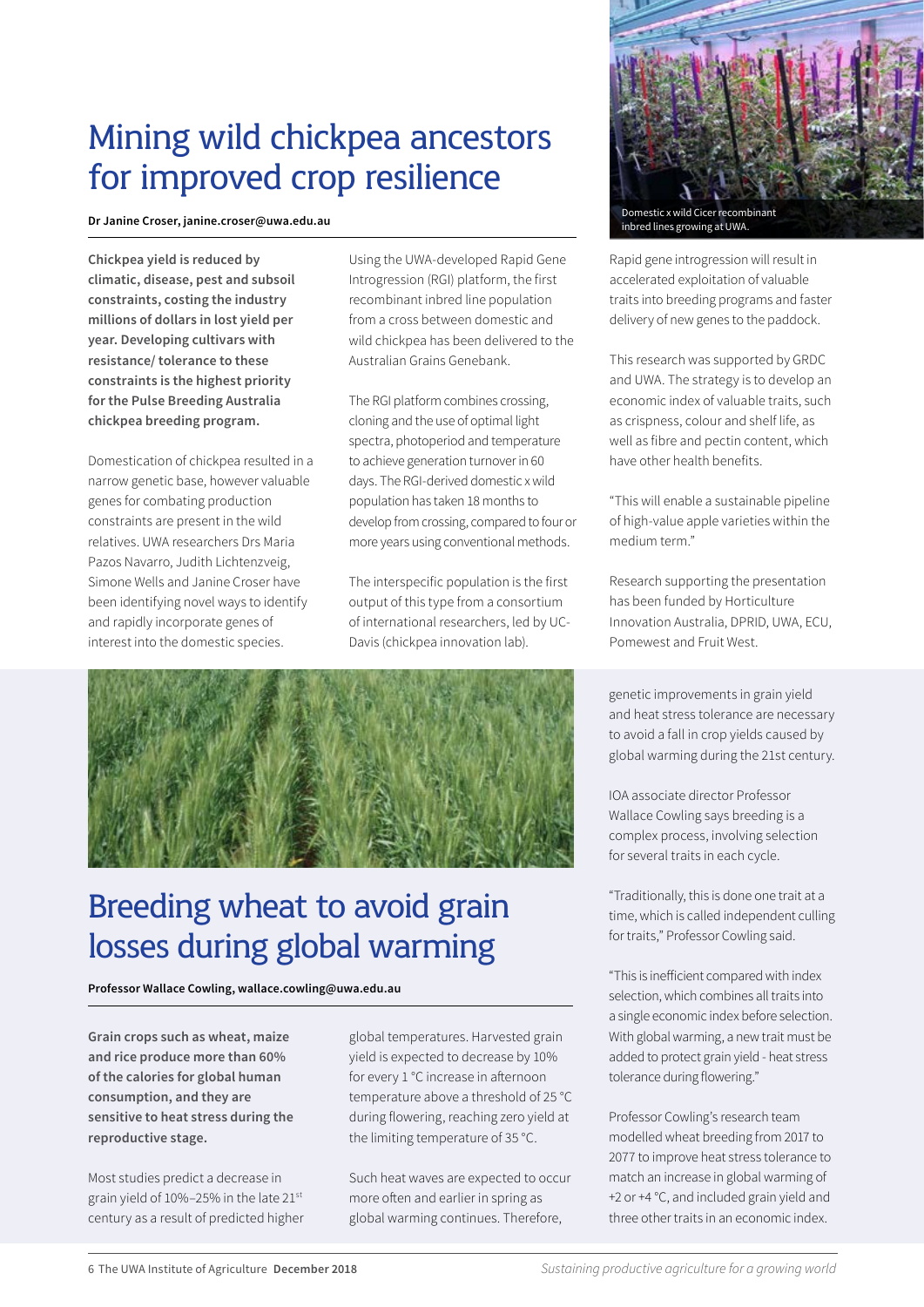### Global Food Waste: Causes and solutions

**Professor Michael Blakeney michael.blakeney@uwa.edu.au** 

**According to a 2011 report prepared for the Food and Agriculture Organization of the United Nations (FAO), 1.3 billion tons of foodstuffs, equivalent to a third of the global food production is lost or wasted every year. The United Nations Secretary-General's High-Level Panel on Global Sustainability estimated that food wasted by consumers in high-income countries is roughly equal to the entire food production of sub-Saharan Africa.**

Food loss and waste (FLW) has significant environmental impacts and occurs at all stages along the supply chain. In developing countries it is estimated that two thirds of these losses occur at the postharvest, transportation and processing stages,

The simulation showed that traditional selection methods such as independent culling failed to reach targets for heat stress tolerance, and therefore grain yield began falling by 2050, despite continued investment in wheat breeding.

"The most successful breeding method involved rapid cycles of recurrent selection with optimal contributions selection (OCS) and moderate selection intensity to improve all traits in the economic index, including heat stress tolerance," Professor Cowling said.

"With this method, grain yield and economic index in wheat continued to increase beyond 2077.

"As such, potentially serious disruption to global food security caused by heat stress can be averted by adopting these new breeding methods, and including priority selection for heat stress tolerance during flowering."

because of poor agricultural practices and poor infrastructure for storage, processing and transport. In developed countries most FLW occurs at the level of consumption, being driven by behavioural factors such as impulse and bulk buying and poor planning.

The economic implications of food waste generally involve: household expenditures; raw materials and agricultural expenditures; savings from avoidable food waste; costs for waste treatment; health costs due to over-eating and environmental costs attributable to food waste disposal.

Professor Blakeney from UWA's Faculty of Law and IOA recently published a book *Food waste. Causes and solutions* which explores the metrics of FLW, as well as the methodologies adopted for its quantification. The environmental impacts of FLW are examined with a focus on greenhouse gas, water loss and landfill.

The book seeks to investigate all of the dimensions of FLW and then proposes a range of options to minimise FLW. It locates FLW in the international debate on food security and addresses the economic impacts of FLW, as well as the potential negative externalities arising from the minimisation of food waste.

Professor Blakeney said the central portion of the book identifies the drivers of food waste along the food supply chain.

"Specifically, it looks at drivers of FLW at the pre-harvest factors and post-harvest stages, as well as the losses which occur during storage, transportation, processing and packaging and the wholesale and retail and household consumption stages," Professor Blakeney said.

"This chapter also looks at variations between the systemic causes of FLW in developing and developed

countries. The various drivers of FLW are identified with a view to suggesting remedial action."

Professor Blakeney looks at the ethical dimension of FLW in the context of corporate social responsibility, consumer welfare, sustainable consumption and the concept of ethical consumption. He considers the possibility of regulatory options to minimise the generation of FLW and contrasts voluntary regulation with mandatory regulation and looks at the legislative regimes in EU member states, the USA and Japan.

"Reviewing the multidisciplinary literature on FLW, as well as the various international and national policy documents, this book provides a comprehensive overview of FLW which will be a resource for established scholars in the field and policymakers dealing with issues of food waste management, prevention and reduction," Professor Blakeney said.

The book will be a textbook and library reference for courses on agricultural policy and on food law and regulation and in courses concerned with Sociology of Agriculture and Food; Agricultural Economics; Rural Economics and Food Studies.

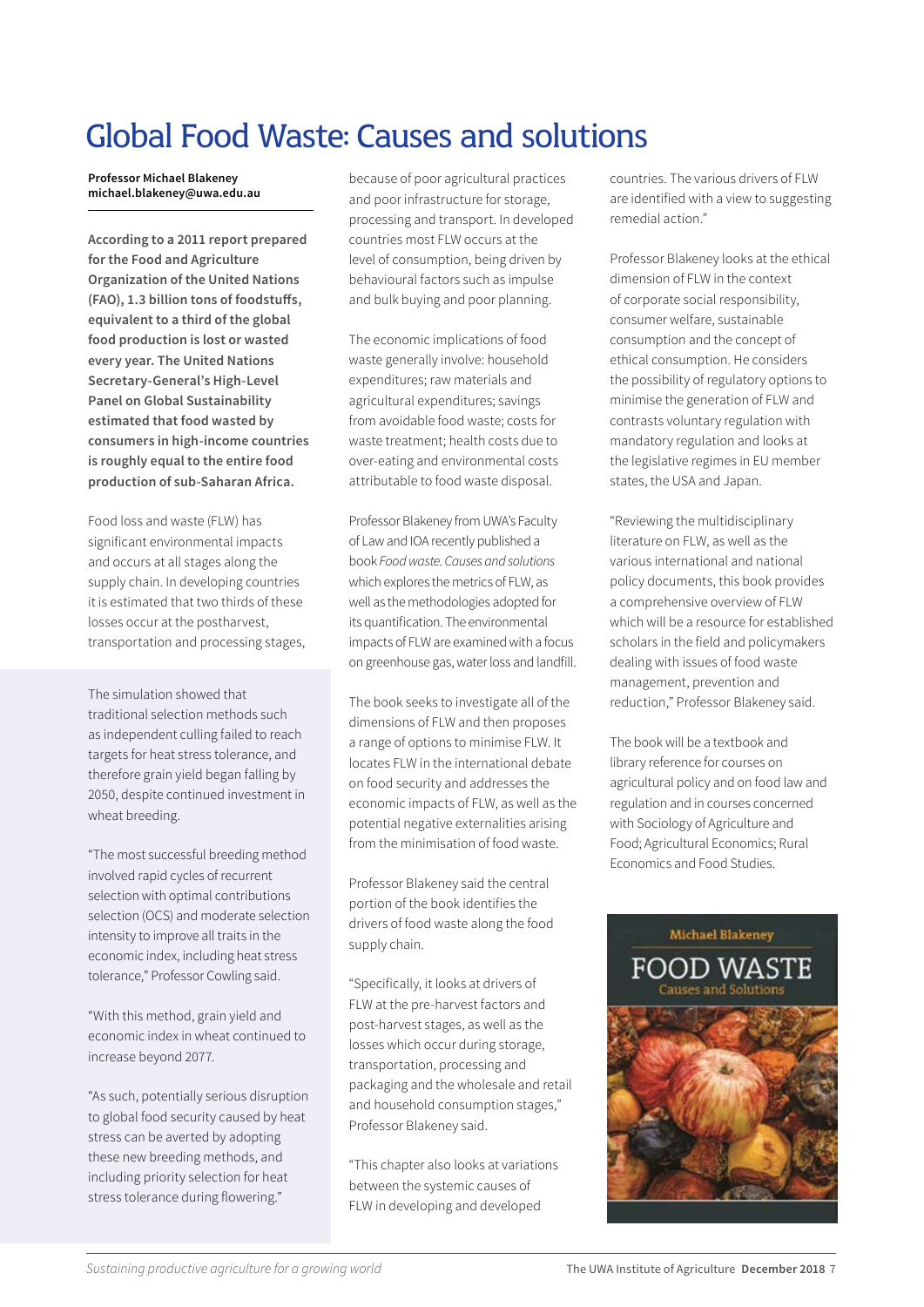

### Mountain Agriculture Development and Food and Nutritional Security

**Hackett Professor Kadambot Siddique kadambot.siddique@uwa.edu.au**

**Mountain agriculture deserves special attention when addressing Zero Hunger because of its ecological, agricultural, cultural, and socioeconomic significance for hunger and poverty reduction in the context of climate change.**

Mountains are home to one tenth of the world population (over 900 million people) and cover 25 percent of the earth's land surface. They host approximately one quarter of all terrestrial biodiversity and nearly half of the world's biodiversity hotspots. In addition, mountains provide precious global goods and services in the form of water, hydroelectricity, timber, niche products, mineral resources and flood management.

Mountainous areas are the hard nut for achieving Zero Hunger and poverty reduction. Around 40 percent of mountain populations reside in developing and transition countries, with about 300 million people food insecure, and half of them suffering from chronic hunger. One in nine people globally are food insecure, compared to

one in three people in mountain areas. Despite the alarming situation, the issues of mountain food and nutritional security are often neglected in national and international policy agendas.

Food and nutritional security are very challenging in mountainous areas in Asia and the Pacific with some 490 million people currently hungry. Malnutrition such as stunting among children below the age of five remains high.

The International Workshop and Regional Expert Consultation on Mountain Agriculture Development and Food Security and Nutrition Governance was held in Beijing, China during 30 October – 1 November. The focus of the workshop was on Asian countries including: China, India, Pakistan, Bangladesh, Thailand, Bhutan, Cambodia, Laos, Nepal, Vietnam and Myanmar. It was jointly organised by UNFAO, University of International Relations (Beijing, China), International Centre for Integrated Mountain Agricultural Research (ICIMOD), Centre for International Agriculture Research of Chinese Academy of Agricultural Science and The University of Western Australia.

Hackett Professor Kadambot Siddique gave a keynote talk at the workshop and chaired several sessions. He said that while mountain agriculture has enormous potential to provide adequate and nutritious food supply to address Zero Hunger, the living conditions of mountain people have deteriorated and their vulnerability to hunger has increased.

Other issues such as harsh climates, inaccessibility, fragility and seasonality in the mountain areas, poor market access and weak institutional services, combined with political and social marginality, constitute major constraints for mountain vulnerability and food insecurity.

"Sustainable development of mountain agriculture requires long-term investment in a holistic and integrated approach. It should involve policy, socio-economic and institutional aspects; natural resource management and crop and livestock improvement," Hackett Professor Siddique said.

"Special attention and concentrated solutions targeting mountain agriculture are required to work towards the UNFAO's Zero Hunger goals."

The workshop concluded with several key recommendations and follow up action.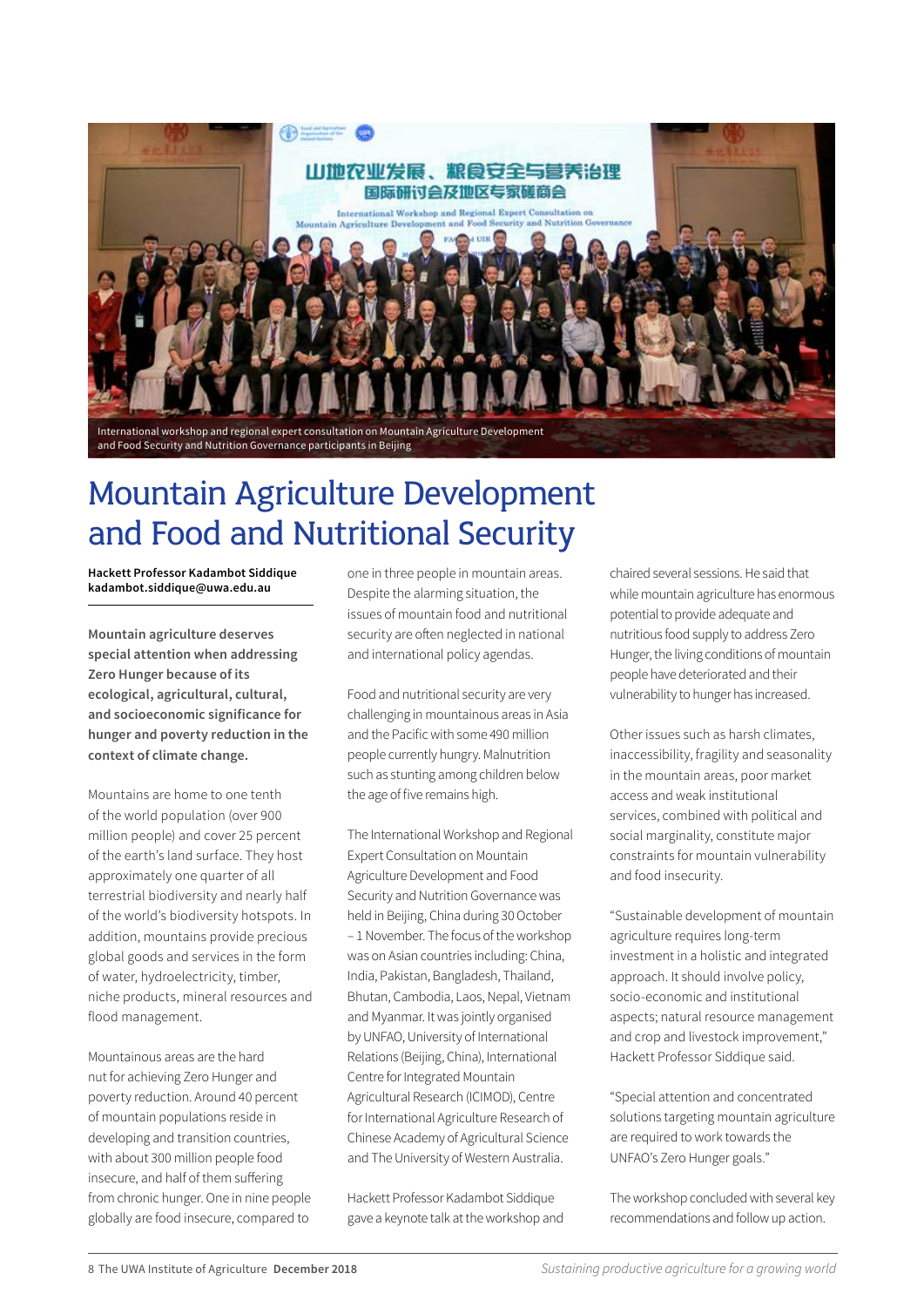## UWA inpsires the Philippines' Future Rice Farm

**Mr Roger Barroga, rfbarroga@gmail.com**

**The Future Farm 2050 Project on UWA Farm Ridgefield inspired the Philippines Rice Research Institute (PhilRice) to establish its own Future Rice farm in 2013.** 

Mr Roger Barroga, who was a PhD student at UWA's School of Geography attended the opening of the UWA Farm Ridgefield in 2009. His supervisors were Professor Matthew Tonts from the Faculty of Arts, Business, Law and Education and Hackett Professor Kadambot Siddique from IOA .

Upon his returned to the Philippines, Roger started converting a 5-hectare farm into a model rice farm that combines smart rice farming innovations and farm tourism. The farm showcases the latest inbred and hybrid rice varieties grown

with machines and farm apps, and drones for nutrient and pest management.

Automated drip irrigation system for vegetables, and ammonia gas sensors for piggery, and sensors to monitor water ph, dissolved oxygen and chemical content livestock and fish production are also employed.

Roger said the goal is to have continuous data to increase rice yields, reduce costs, and create new income streams.

"To attract people to visit the farm, a huge rice paddy art is made every planting cycle. The huge 3D images of famous personalities have made the farm a tourist destination," Roger said.

In 2017, the farm received a certificate of Good Agricultural Practices (GAP). Farm automation is also drawing university

students to the farm. Unmanned small tractor and rice seeder are now being tested. Three farm apps were developed and made available in Google Play.

Roger received a presidential commendation for this innovative project in September 2018.



Mr Roger Barroga develops the FutureRice Farm based on UWA's Future Farm 2050 Project

### Kim Chance Fellowship for postgraduate student

**Diana Boykett diana.boykett@uwa.edu.au**

**Local labelling and marketing initiative Buy West Eat Best has celebrated ten years since its inception by announcing a bursary to be awarded to a UWA PhD candidate.** 

The program, which was developed to assist local food producers to promote their products to WA consumers, has grown from 38 members in 2008, to more than 170 members including major retailers, small growers, artisan producers, large-scale processors, restaurants, chefs and food service providers.

Department of Primary Industries and Regional Development food director Deborah Pett said the program had brought more awareness of WA's abundance of beautiful fresh food and the stories behind their producers.

"The impetus behind the program was a push from the community wanting to know where their food came from," Ms Pett said.

"The resulting food labelling program allowed consumers to connect with local produce and allowed producers to stand behind one brand which represented quality, freshness and buy local."

The industry gathered at UWA to celebrate the 10th anniversary milestone where the Minister for Agriculture and Food Alannah MacTiernan announced the fellowship award. The \$10,000 award will support a UWA PhD candidate with the specific purpose of advancing agriculture in WA.

The bursary is a memorial to former Minister for Agriculture, Forestry and Fisheries, the late Hon Kim Chance, a West Australian farmer and politician, in recognition of his devotion to agriculture. Minister MacTiernan said the late Kim Chance played an instrumental role in not only establishing the Buy West Eat Best program, but in championing the core value messages that remain in place today.

"It also recognises his tremendous efforts to support and promote farming and regional communities," Minister MacTiernan said.

"He was a fabulous ambassador for industry and commanded respect across town and country."



The Buy West Eat Best label signifies quality products that have been grown, farmed, fished and processed in WA.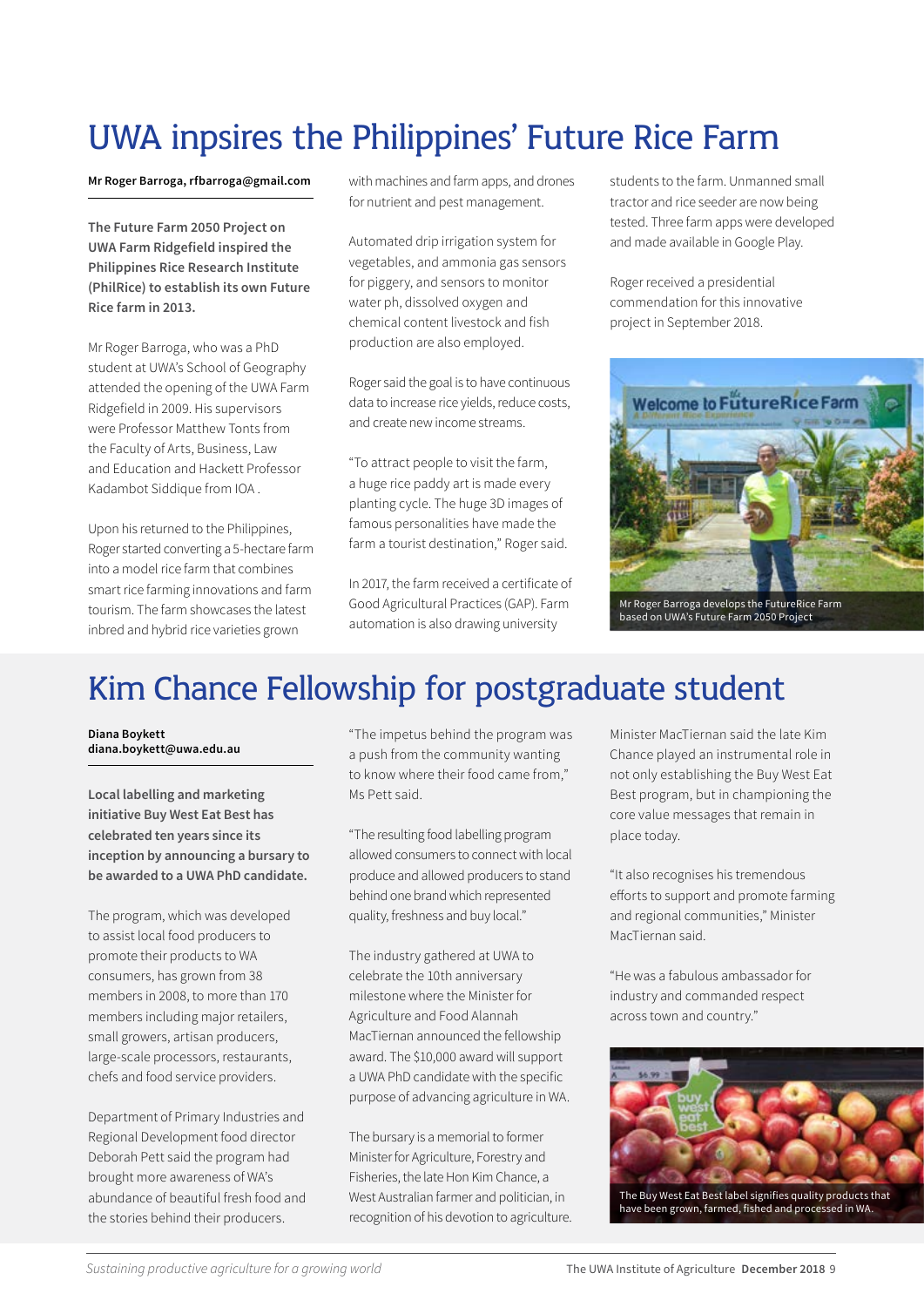### Phosphorus-efficient crops on our doorstep

**Adjunct Research Fellow Asad Prodhan, asad.prodhan@uwa.edu.au** 

**Agricultural production heavily depends on the input of phosphorus fertilisers to meet the needs of crops. However, its excessive application depletes the nonrenewable 'phosphate rock', increases agricultural production costs, and pollutes our environment.**

Many farmers across economicallypoor regions cannot afford the expense of phosphorus fertiliser thus causing a bottleneck in securing global food production. Therefore, developing crop varieties that require less phosphorus is necessary to relieve the problem.

Adjunct Research Fellow Dr Asad Prodhan from the School of Biological Sciences and IOA has found a new way that allows plants to grow and reproduce with extremely low levels of phosphorus. He said south-western Australian plants have evolved in some of the world's most phosphorusimpoverished environments and could hold the key to developing crops that demand less phosphorus.

"We have taken advantage of phosphorus deficiency in southwestern Australian soils and studied how plants cope with the low phosphorus availability in these landscapes," Dr Prodhan said.

"To adapt to the low phosphorus environments, the plants have evolved to function with a low concentration of ribosomal RNA.

"Ribosomal RNA accounts for 40% of organic phosphorus in leaf cells, so the phosphorus requirements in these plants are reduced by at least 50% without compromising their photosynthetic performance."

Ribosomes are the protein-synthesising machinery in cells. Whilst the low concentration of ribosomal RNA reduces phosphorus demand, it also reduces the protein synthesis capacity and therefore also reduces the consumption of the proteinsynthesising nutrients like nitrogen, sulphur, and micronutrients.



western Australia.

"The bigger picture of these findings is that the south-western Australian plants are not only phosphorus-efficient but also nitrogen-, sulfur-, and micronutrientefficient," Dr Prodhan said.

"This could revolutionise the nutrient demand in food crops, thus contribute towards securing the global food production." respond to a lack of oxygen. Based on this new research we may be able to come up with a breeding solution, because after 2000 years we finally understand the mechanism behind the damage to wheat."



competing for the opportunity to represent WA at the 2019 evokeAG conference.

### Young Agricultural leader competes for evokeAG conference

**Jesinta Burton jesinta.burton@fairfaxmedia.com.au**

**UWA agricultural Science graduate and soon-to-be Esperance resident James Bidstrup is competing for the opportunity to represent WA at the nation's agrifood international technology conference in 2019.**

The evokeAG event, held in Melbourne, offers the opportunity for leaders in the farming, technology, research, innovation, business, government and finance industry to connect and solve the most pressing issues facing agriculture.

With just two places available, Mr Bidstrup said he was determined to fill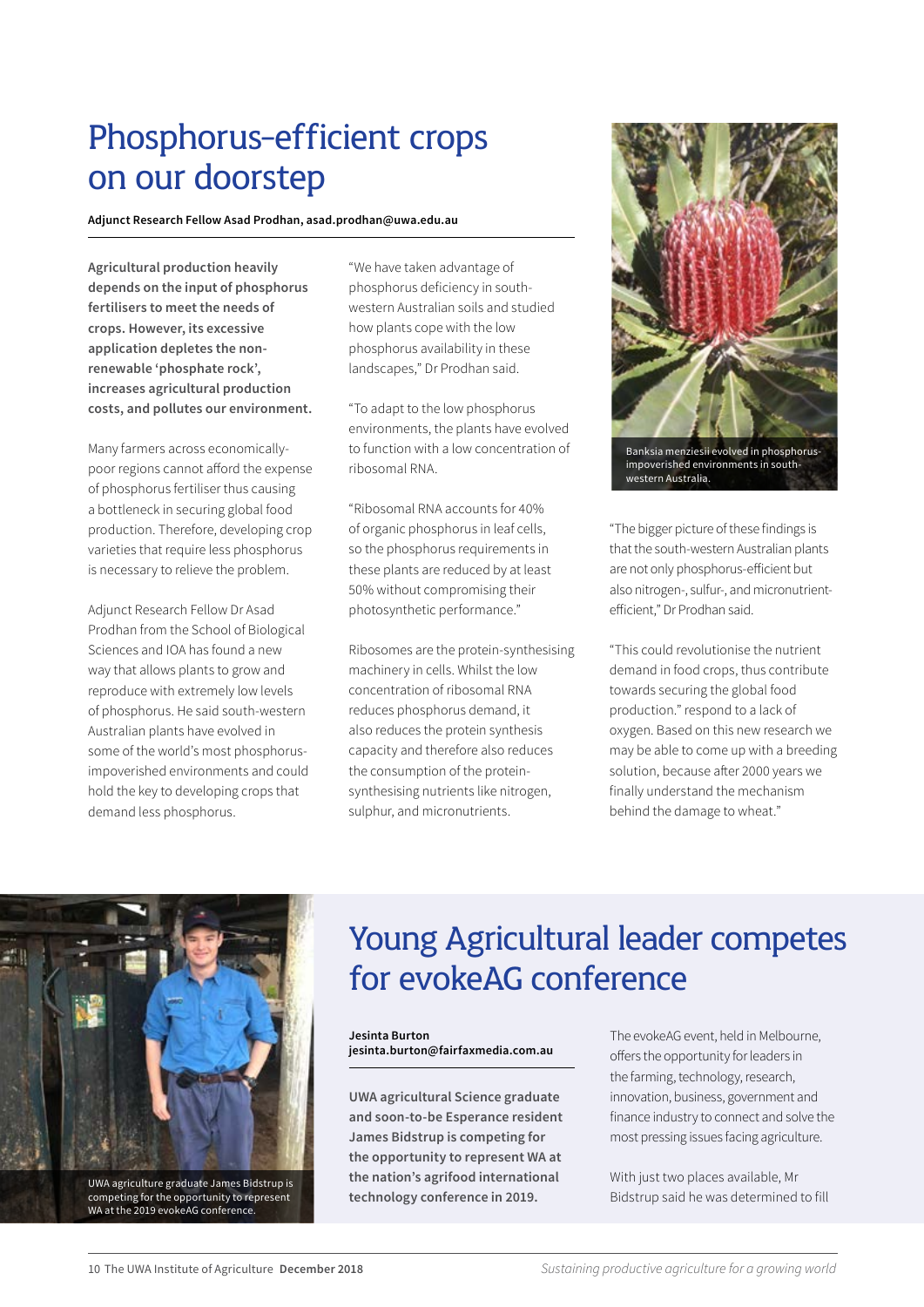### Future Fellowship to understand seasonality in plants and crops

**Dr Michael Considine, michael.considine@uwa.edu.au**

**IOA researcher Dr Michael Considine from the School of Molecular Sciences has been awarded and ARC Future Fellowship, one of Australia's premiere scientific fellowships.**

Dr Considine has been seconded from DPIRD to UWA for over ten years to carry out research relevant to the strategic development of horticulture crops. The insights he developed



through this industry-directed research have led him to receive the Fellowship which provides four years' salary and a small research budget.

During the Fellowship, Dr Considine's research will focus on crop species, particularly fruit trees, building on his recent work on grapevine and the apple breeding program in Manjimup in Western Australia. The basis of the studies is plant development, and particularly how plant life and form is shaped by the environment and changing seasons.

Dr Considine said unlike animals, plants have no fixed body plan, but the number of branches and the cycles of dormancy, germination and flowering are driven by climate and seasonality. He said this principle is hugely important when considering canopy management, as well as crop forecasting and harvest index. It's also extremely important in the context of stress resilience and climate variability and change.

"My research focusses on the perception of environmental cues through changes in the availability of oxygen and signals that arise from oxygen, such as reactive oxygen species or ROS," Dr Considine said.

"Evolution tells us that oxygen availability has played a critical role in shaping animal and plant life. In fact there was 3 billion years of life before oxygen levels stabilised sufficiently to allow multicellular life forms to evolve."

Dr Considine said plants have stem cells which are essential for growth. It is thought that like stem cells in animals, plant stem cells require a low oxygen environment, but there are fundamental differences which are not well understood.

"To date, there are a few examples of where oxygen signalling is known to control vital transitions in plants and these include germination, seedling development and meiosis," Dr Considine said. "My studies look at other vital developmental transitions, particularly branching and bud dormancy.

"Branching and dormancy are both properties of meristems - the growing tips of plants where their stem cells reside - but indicate that plant growth is not continuous. Understanding what guides decisions to grow or not is fundamental to increasing and managing crop yield."

one and talk to the attendees about his vision for the industry.

"Agriculture has been a lifelong passion and now I'm in a position to give back to the industry and ensure that the next generation in agriculture continues to get great opportunities like evokeAG," he said.

"Being a part of the evokeAG Conference gives me the chance to bring home some of the new technology and research done by the brightest minds in the agriculture industry and educate people on how to help address some of the challenges our industry faces."

Having always had a passion for agriculture, Mr Bidstrup took to studying Agricultural Science at UWA after graduating year 12 at Denmark Agricultural College.

Mr Bidstrup has since worked for CBH and volunteered as a stock handler for sheep and cattle breeders, leading the team that won the inaugural Young Farmers Challenge at the 2018 Dowerin Field Day.

This December, Mr Bidstrup will make the move to the Esperance region to take up his dream job as an agronomist for Elders. The move is set to feel very much like coming home for the graduate, whose great grandparents pioneered the Sunrise Hill farm at Salmon Gums and the Peninsula mine at Norseman before retiring in Esperance.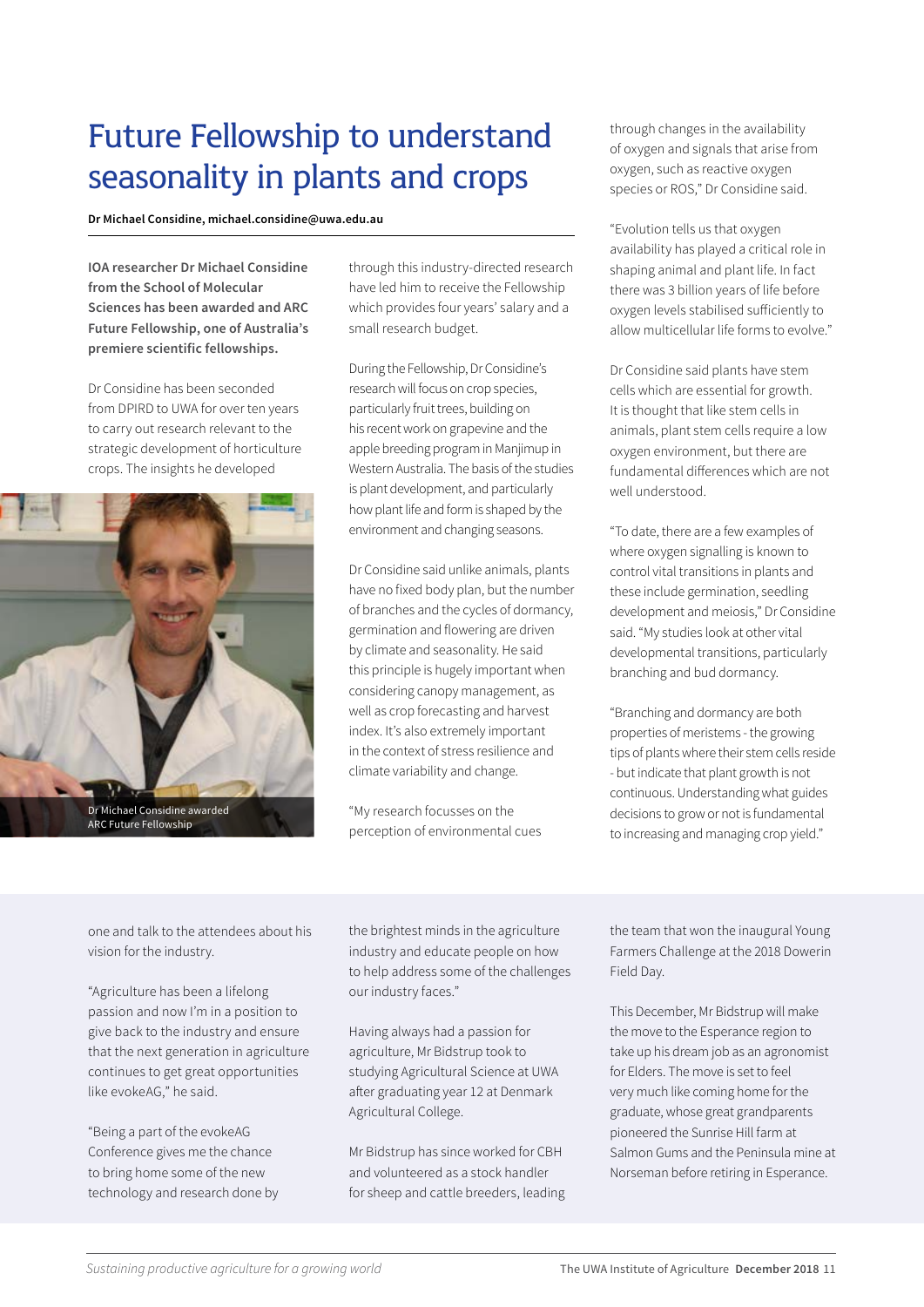### UWA signs agreement with Udayana University, Indonesia

**Hackett Professor Kadambot Siddique, kadambot.siddique@uwa.edu.au**

**Udayana is a comprehensive university in Bali, Indonesia which has just completed 56 years of operation. The main focus of the university is to develop science, health, technology as well as improve people's welfare (humanity) and competiveness of the nation.**

Recently a delegation from Udayana University led by Professor I Nyoman Rai, Dean of Faculty of Agriculture and Professor Ida Ayu Astarini, Vice Director for Academic and Students Affairs visited UWA. Professor Astarini is an alumna of UWA and completed a Master of Science and PhD under the supervision of Professors Junie Plummer and Guijun Yan.

Discussions were held with relevant academics in the Faculty of Science, Faculty of Arts, Business, Law and Education, and the Dean of Graduate Research School. The delegation also visited various laboratories, glasshouses and growth room facilities.

In October, Hackett Professor Kadambot Siddique visited Udayana University and signed a Memoranda of Understanding on behalf of UWA's Vice Chancellor. Both universities have agreed to collaborate on projects of mutual interest, student exchange and staff training.

During the visit, Professor Siddique attended and delivered a keynote talk at an international conference 'Global



partnership for advancing innovation on science, technology and humanity solutions resilient to climate change'. Topics of the conference included: Health and Medicine; Social Sciences and Humanities; Food Security and Agriculture; Electrical Engineering; Electronics and Informatics; Materials Engineering and Processing Technology; Transpiration, Civil Engineering; Architecture and Built Environmental Science; Defence security; Sustainable Development and Renewable Energy.

Over 950 participants attended the conference including several keynote and invited speakers from USA, Japan, Malaysia, Thailand and Korea.



Professor Kadambot Siddique and Professor Yan Chunhua extend the MOU between UWA and Lanzhou University.

**Over the last ten years, UWA and Lanzhou University (LZU) have conducted joint research and postgraduate training, achieving outstanding progress, particularly in agricultural science, ecology and related areas.** 

The initial Memorandum of Understanding between the two universities was signed in 2007, and it was renewed in 2013. To date both

### Strengthened collaboration between UWA and Lanzhou University

**Hackett Professor Kadambot Siddique, kadambot.siddique@uwa.edu.au**

institutions have jointly published over 110 papers in international high quality journals.

A large number of faculty members and students from both institutions have completed joint training and mutual visits contributing substantially to agricultural production and ecosystem sustainability in both countries.

Recently on behalf of the UWA Vice Chancellor, Hackett Professor Kadambot Siddique signed the agreement to extend the MoU for another term. LZU president Professor Yan Chunhua said he greatly appreciated the productive collaboration between the two universities over the years and plans to visit UWA next year.

Whilst at LZU Professor Siddique delivered a talk at the 2018 Forum on Ecological Civilization of the University Alliance along the Belt and Road at Lanzhou University. IOA Adjunct Professor Neil Turner also delivered an invited talk at the forum.

The 4th International Grassland Conference was also held at LZU and Professors Hans Lambers and Kadambot Siddique delivered invited talks. Participants at both conferences included representatives from China, US, Europe, New Zealand, Africa, Pakistan, Japan, Iran and high level officials from Beijing.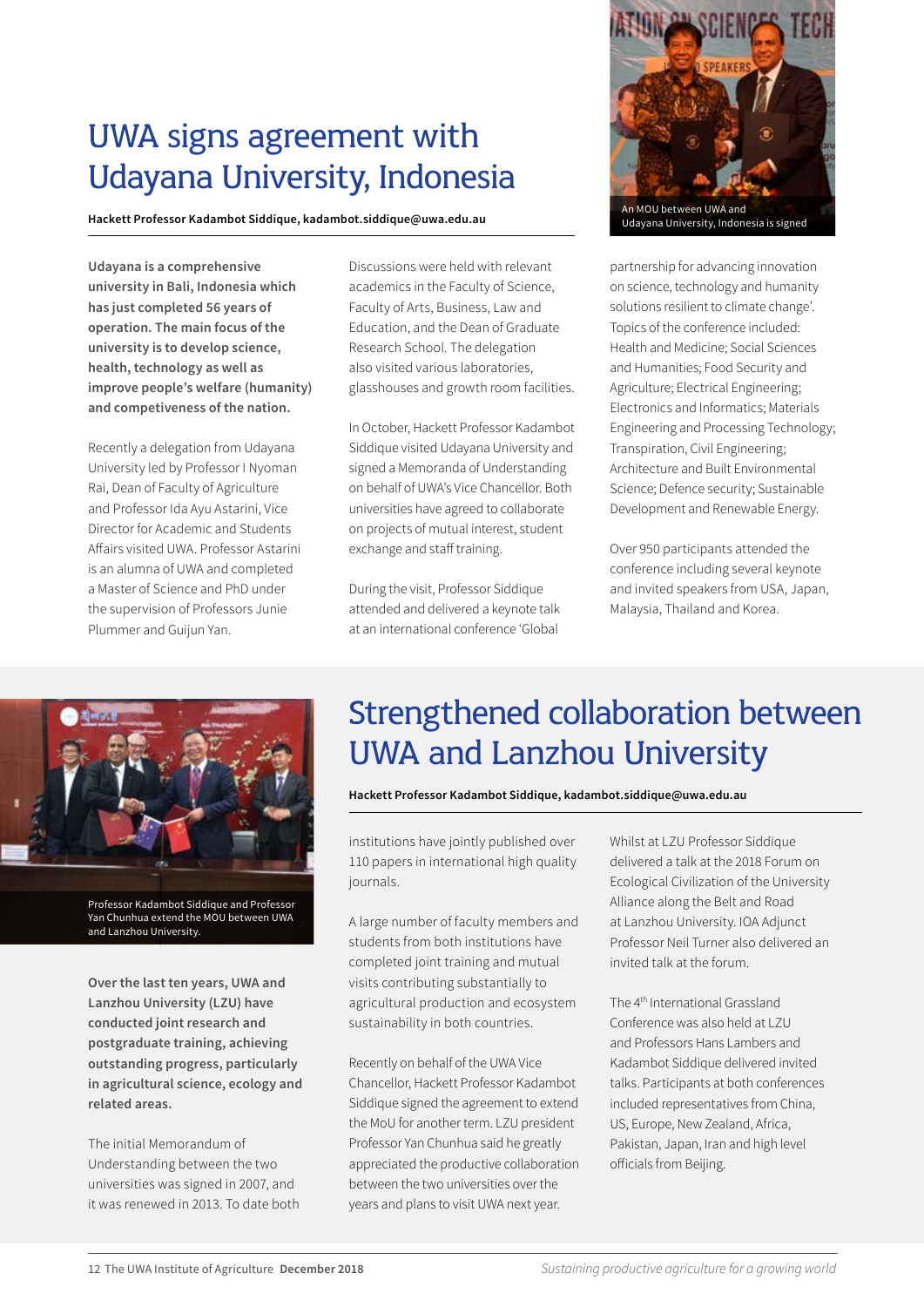### Seasonal calendars developed for flood-affected communities in Cambodia

#### **Dr Natasha Pauli natasha.pauli@uwa.edu.au**

**Master of Environmental Science student Savuti Henningsen recently returned from two weeks of field research in Kratie Province, Cambodia. Savuti's research is examining the gendered impacts of environmental change in floodaffected communities that lie along the banks of the lower Mekong River.** 

The field team included Savuti Henningsen, supervisor Dr Natasha Pauli from the School of Agriculture and Environment and IOA, field co-ordinator Chanchhaya Chhom from Green Move Consulting, and research assistants

Thidameas Hak and Nakhem Eom who both recently graduated with a BA in Economic Development at the Royal University of Phnom Penh, Cambodia.

During the visit, Savuti and the field team visited four villages, where the diverse agro-ecosystems are adapted to regular seasonal flooding of the Mekong. In some years flooding can be severe, and in other years the villages are affected by drought.

The team facilitated focus groups with villages to develop seasonal calendars, identifying when different crops are sown, cared for and harvested, and how floods and droughts can affect livelihoods and resources such as



Thidameas Hak, Savuti Henningsen, Nakhem Eom and Chanchhaya Chhom.

fisheries. The seasonal patterns of women's lives were also documented by discussing how their daily activities and routines change throughout the year.

The project fits within a broader program of research on climatechange adaptation in post-disaster recovery processes in flood-affected communities in Cambodia and Fiji, funded by the Asia-Pacific Network for Global Climate Change Research [\(climatechangeplus.net](http://climatechangeplus.net/)). The lead institution is the University of Auckland, with several partner universities including UWA, Royal University of Phnom Penh, the University of Sydney and the University of the South Pacific.



Svetlana Micic, DPIRD in the glasshouse.

**Most of the advice given to farmers through various advisers has been based on field experiments. However, the evidence is not always published and reviewed so the findings need to be reexamined periodically to confirm their continued applicability and to identify gaps in current knowledge.** 

### Review of tactical crop management

#### **Adjunct Professor Wal Anderson, wmanderson@omninet.net.au**

UWA Adjunct Professor Wal Anderson, Dr Ross Brennan, Svetlana Micic, Dr Kith Jayasena and Dr Tom Nordblom from DPIRD conducted and extensive review of tactical crop management in WA.

The advice deals with management during the season for crops such as wheat, barley, lupins, and canola in dryland regions with winter-dominant rainfall. Crop nutrition, plant density, sowing times, disease, weed and pest management are all addressed in the review.

Adjunct Professor Wal Anderson said in WA there has been good interaction between the specialist researchers and agronomists that have generated and extended this sort of advice, often due to co-location and collaboration across State, Commonwealth and University institutions.

"We have observed whilst reviewing this subject that much of the evidence has been generated in WA," Professor Anderson said. "The evidence seems to indicate that average farm grain yields in many regions of the world has only reached about half to two thirds of the rainfall-limited potential."

Given the recent wide fluctuations in seasonal conditions it seems relevant to point out how adjusting crop management practices during the season can assist in consistently reducing the gap between average and potential grain yields.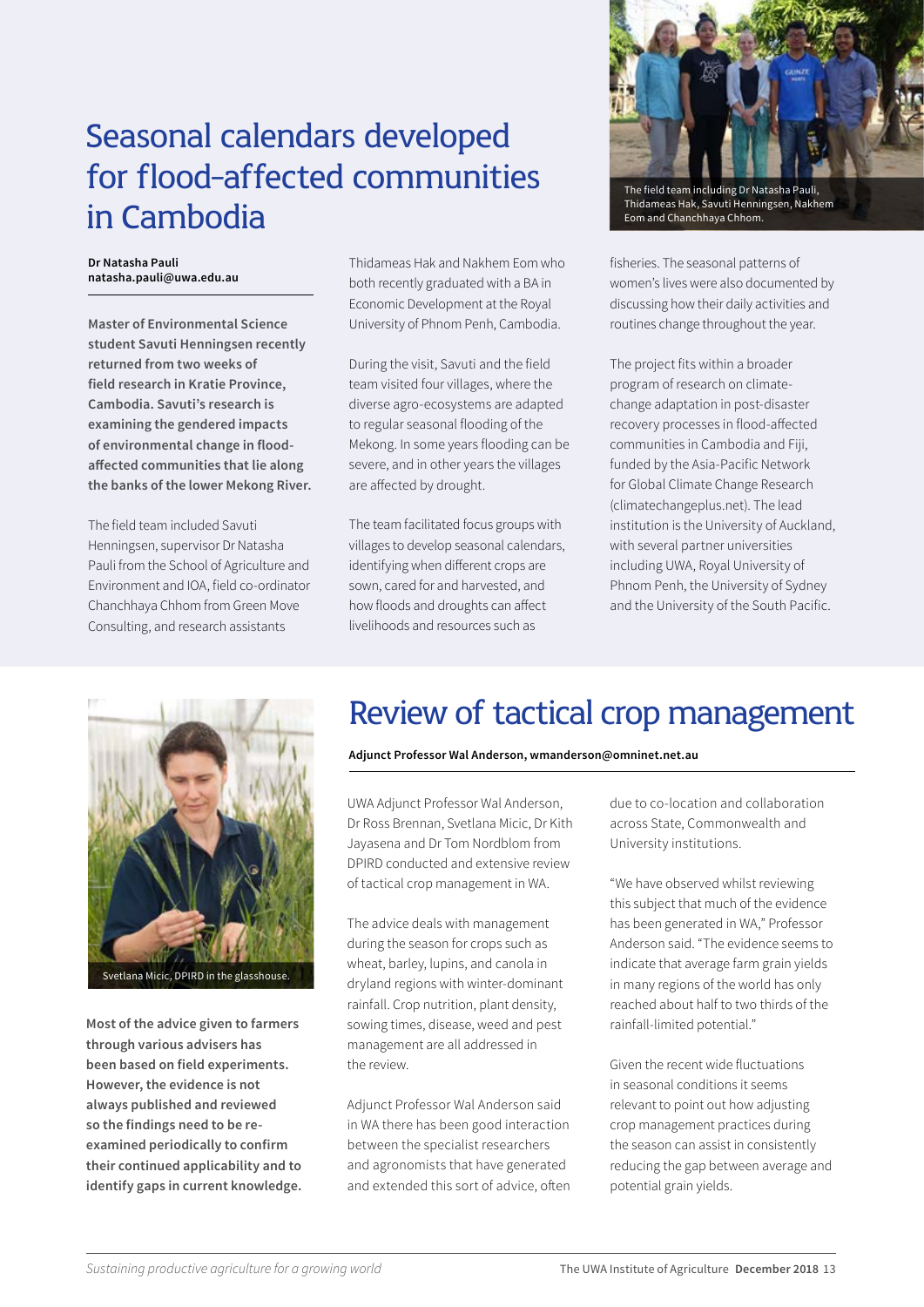### 18<sup>th</sup> International Student Summit Tokyo

**Dr Louise Barton louise.barton@uwa.edu.au**

**Undergraduate Agriculture Science student Ms Rachel Darwin recently represented UWA at the 18th International Student Summit in Tokyo, Japan. The conference theme explored Students Taking Actions to Increase Youth Involvement in Sustainable Agriculture and to Close the Gap Between Actors in the Food System.**

Rachel is a second year student from Denmark, Western Australia, who is completing her Bachelor of Science majoring in Agricultural Science and Conservation Biology. Her presentation Improving the Sustainability of Western Australian Agriculture by Grazing Native Shrubs: How Students Can Make a Difference, examined how students can work alongside researchers to improve the sustainability of livestock production using native shrubs.

The 2018 International Student Summit was hosted by Japan's Tokyo University of Agriculture and gave undergraduate students from 28 countries a unique opportunity to meet and present ideas on how they can contribute to the development of sustainable agriculture through activities related to promoting education, agriculture, environment and food security.

Students also had the opportunity to learn more about the agriculture and culture in the host country by participating in field trips to local farms and the region.

The summit was initiated 18 years ago by Tokyo University of Agriculture to promote and foster student leadership in agriculture and environmental sciences. The Japanese University sponsored Rachel's travel. Last year, students Mr Joshua Clune represented UWA at the summit in Taiwan.

Next year's summit will be held in Tokyo, and once again two UWA student will be given the opportunity to present and attend. The theme of the 2019 conference theme is Youth Transforming Thoughts on Sustainable Agriculture and Resource Management to Connect Local and Global Community.

For more information about this opportunity, please contact Dr Louise Barton.



### **Honorary** Professorship from Shenyang Agricultural **University**

**Professor Hans Lambers hans.lambers@uwa.edu.au** **Plant ecophysiologist Professor Hans Lambers from the School of Biological Sciences and IOA, has been awarded a Top Honorary Professorship from Shenyang Agricultural University, China in October. The Professorship recognises the significant contributions he has made to phosphorus nutrition of crops and pasture legumes, and mineral nutrition of Australian native plants.**

Whilst in China, Professor Lambers visited his student Associate Professor



Yifei Liu's research team at the National Key Engineering Laboratory for Efficient Utilization of Soil and Fertilizer Resources in the China-US Center of Soil Productivity and Environmental Conservation, and intelligent greenhouses with SYAU intellectual property and research fields.

Professor Lambers also gave two lectures entitled 'Plant phosphorusacquisition strategies on the world's most phosphorus-impoverished soils: lessons for agriculture' and 'Preparing your results for publication: maximising your chances to get your manuscript rapidly accepted' for students and faculty of the related academic areas in SYAU.

During the above appointments, Professor Lambers will give regular lectures at SYAU, jointly supervise PhD students, and establish further collaboration between UWA and SYAU in agriculture and related areas.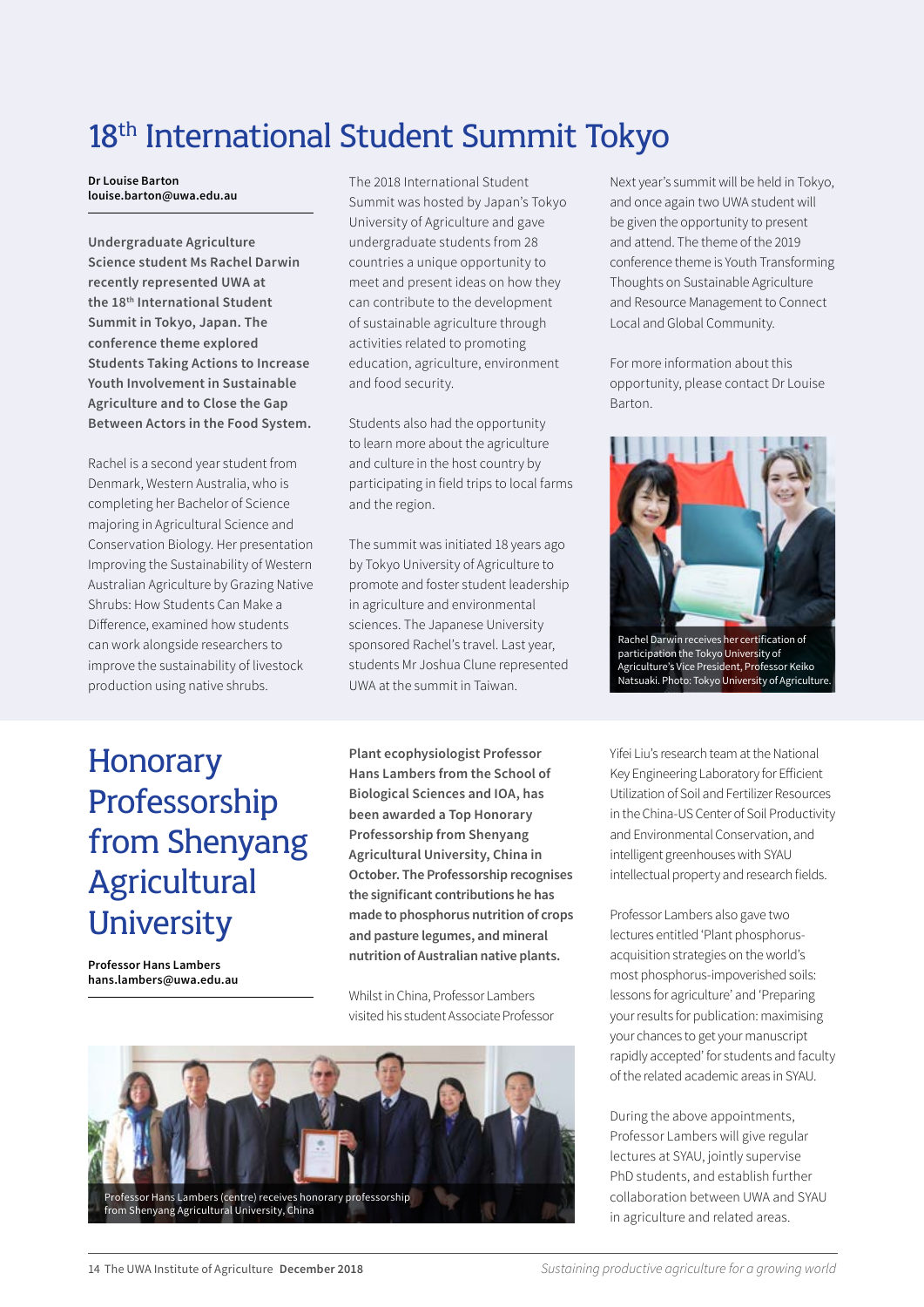Louise Willememen, Grace Nangendo, Judy Fisher, Nicole Berger Co-ordinating Lead Authors of the IPBES Assessment

**Worsening land degradation caused by human activities is undermining the well-being of two fifths of humanity, driving species extinctions and intensifying climate change. It is also a major contributor to mass human migration and increased conflict, according to the world's first comprehensive evidence-based assessment of land degradation and restoration.** 

To address these challenges, The Plenary of Governments in Colombia approved the Intergovernmental Science-Policy Platform on Biodiversity and Ecosystem Services (IPBES) to conduct a three-year assessment on land degradation and restoration.

### Landmark 3-year assessment report on land degradation and restoration released

#### **Adjunct Professor Judy Fisher, ecologist@westnet.com.au**

Adjunct Professor Judy Fisher was elected as Coordinating Lead Author of the Assessment by all governments to the multidisciplinary expert panel, which oversees the technical side of all IPBES work, and comprises five representatives from each United Nations Region. Dr Fisher represents Western Europe and other Grouping of Countries (WEOG).

The assessment was prepared by more than 100 leading experts from 45 countries and draws on 3,000 scientific, government, indigenous and local knowledge sources. It was extensively peer-reviewed and improved by more than 7,300 comments received from over 200 external reviewers.

Executive Secretary of the United Nations Convention to Combat Desertification (UNCCD), Monique Barbut, said the report shows the alarming scale of transformation that humankind has imposed on the land and the changing nature of the forces driving land degradation.

"We live in an increasingly connected world, yet as consumers we are living ever further away from the lands that sustain us," Ms Barbut said.

"Addressing land degradation location by location is insufficient when consumption in one part of the world influences the land and people in another."

# Global opportunities abound for UWA graduate

**Dr Nicola Bondonno nicola.bondonno@uwa.edu.au**

**Dr Nicola Bondonno recently completed her PhD at UWA investigating cardiovascular health benefits of specific vegetables. Her long-term research goal is to reduce the prevalence of heart disease in Australia by providing scientificallyproven recommendations for people to increase their consumption of flavonoid-rich foods and beverages.**

Dr Bondonno recently received a prestigious National Health and Medical Research Council Fellowship. She will spend the next two years working at the University of East Anglia in Norwich, UK, helping to conduct the world's largest blueberry intervention study.

Earlier this year, Dr Bondonno spent a month in Copenhagen, Denmark examining the relationship between diet and heart disease in a cohort of more than 50,000 Danish citizens. In particular she was looking at the intake of flavonoids, antioxidant compounds found in fruits and vegetables, as well as tea, chocolate and red wine.

"Results are yet to be published, but we have made some very exciting discoveries, in particular that flavonoids afford the most protection to people at the highest risk of developing heart disease," Dr Bondonno said.

She presented her findings at the American Heart Association Conference in Chicago, US in November.



Dr Bondonno is currently visiting the Plants for Human Health Institute in North Carolina, US, where she will spend three months learning methods for measuring how flavonoids are metabolized by the body. She plans to return to Perth in 2021, collating all she has learnt from her travels to strengthen the research being done in WA.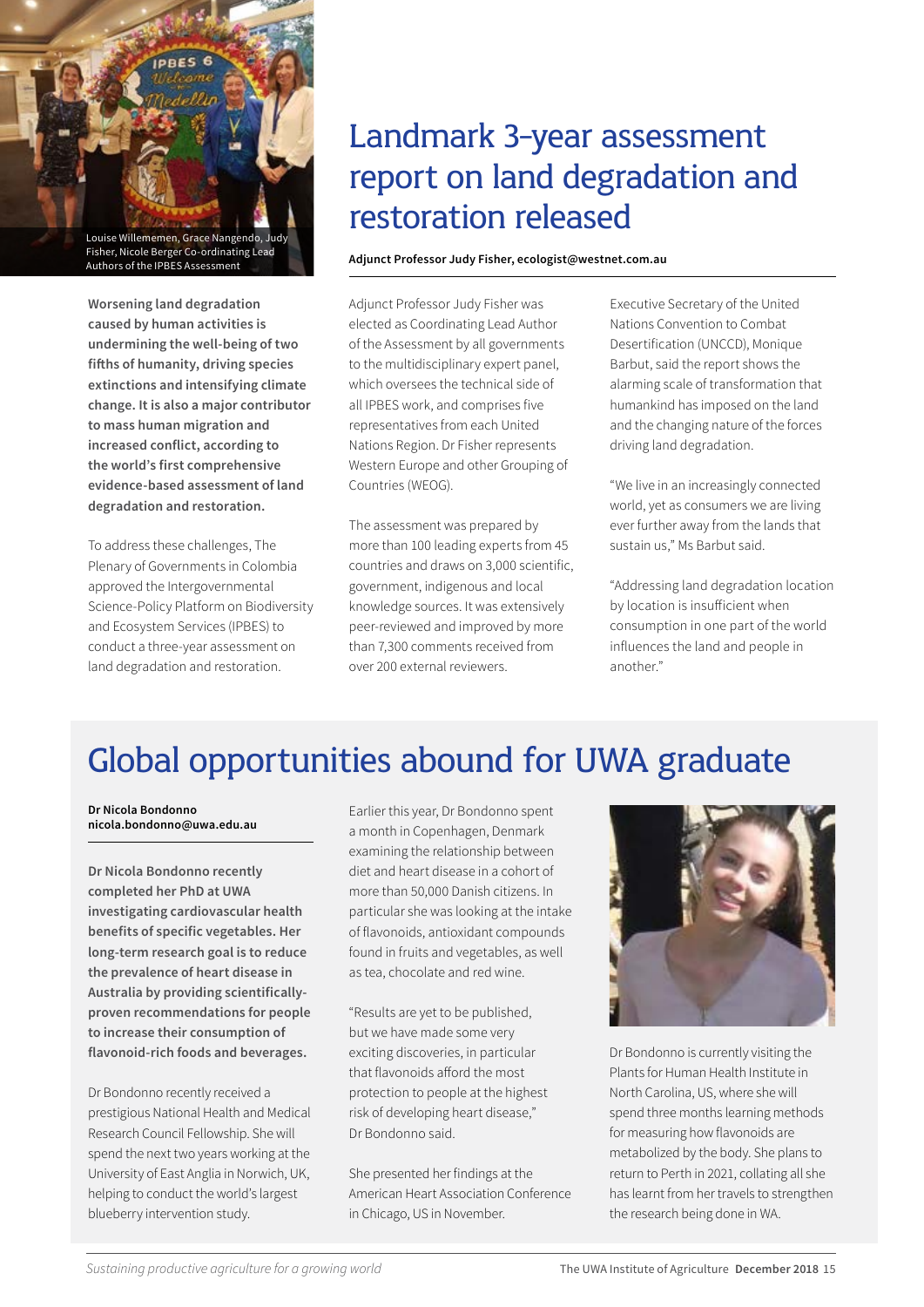### 2018 Farrer Memorial Medal to Dr Reg Lance

**UWA graduate Dr Reg Lance has been awarded the Farrer Memorial Medal in recognition of his work in barley breeding and genetics.**

Deputy Director General, Agriculture at NSW Department of Primary Industries, Kate Lorimer-Ward, presented the prestigious medal and congratulated Dr Lance for his dedication and contribution to research in malting and feed barley breeding and genetics.

"Dr Lance's career has covered all aspects of improvements in yield, agronomic performance, malting and feed quality, plant pathology, and adaptation to abiotic stresses in barley," she said.

"Furthermore, his career has spanned across continents, universities and government departments, including USA and Denmark, UWA, Murdoch University, University of Adelaide and University of Queensland.

"This has included supervising or cosupervising nine PhD students, further contributing to the research within this area of agriculture."

The Farrer Memorial Medal is awarded annually to commemorate William James Farrer, Australia's leading wheat breeder, in recognition of distinguished service in agricultural science and contribution to Australia's cropping industries.



Farrer Trustee Michael Arnott, Farrer Memorial Medal winner Dr Reg Lance and DPI Deputy Director General Kate Lorimer-Ward

### **New** Appointments

#### **Simon Stead | simon.stead@cbh.com.au**



Mr Simon Stead, Director, CBH Group has joined IOA's Industry Advisory Board.

Mr Stead runs a mixed sheep, cattle and cropping operation in Cascade and Dalyup in the Esperance port zone. He worked for Wesfarmers and has a long involvement with the South East Premium Wheat Growers Association (SEPWA).

Mr Stead is a founding member and past chair of the Association for Sheep Husbandry, Excellence, Evaluation and Production (ASHEEP).

He holds an Executive Certificate in Agribusiness Marketing from Monash University and is a Graduate of the Australian Institute of Company Directors.

### Joint PhD program between UWA and Nagoya University

**A new joint PhD degree program in Agriculture and related disciplines was officially launched between UWA and Nagoya University, Japan in December.** 

This joint PhD program is a result of a long history of collaboration between UWA and Nagoya Graduate School of Bioagricultural Science. Strong researcher-to-research links have been developed through a commitment to ongoing academic and student exchange, resulting in over fifty joint scientific journal publications in the past five years.

The program will further strengthen UWA's relationship with Nagoya University and with Japan to provide new and exciting opportunities for agricultural research and innovation for both countries and in particular for students.

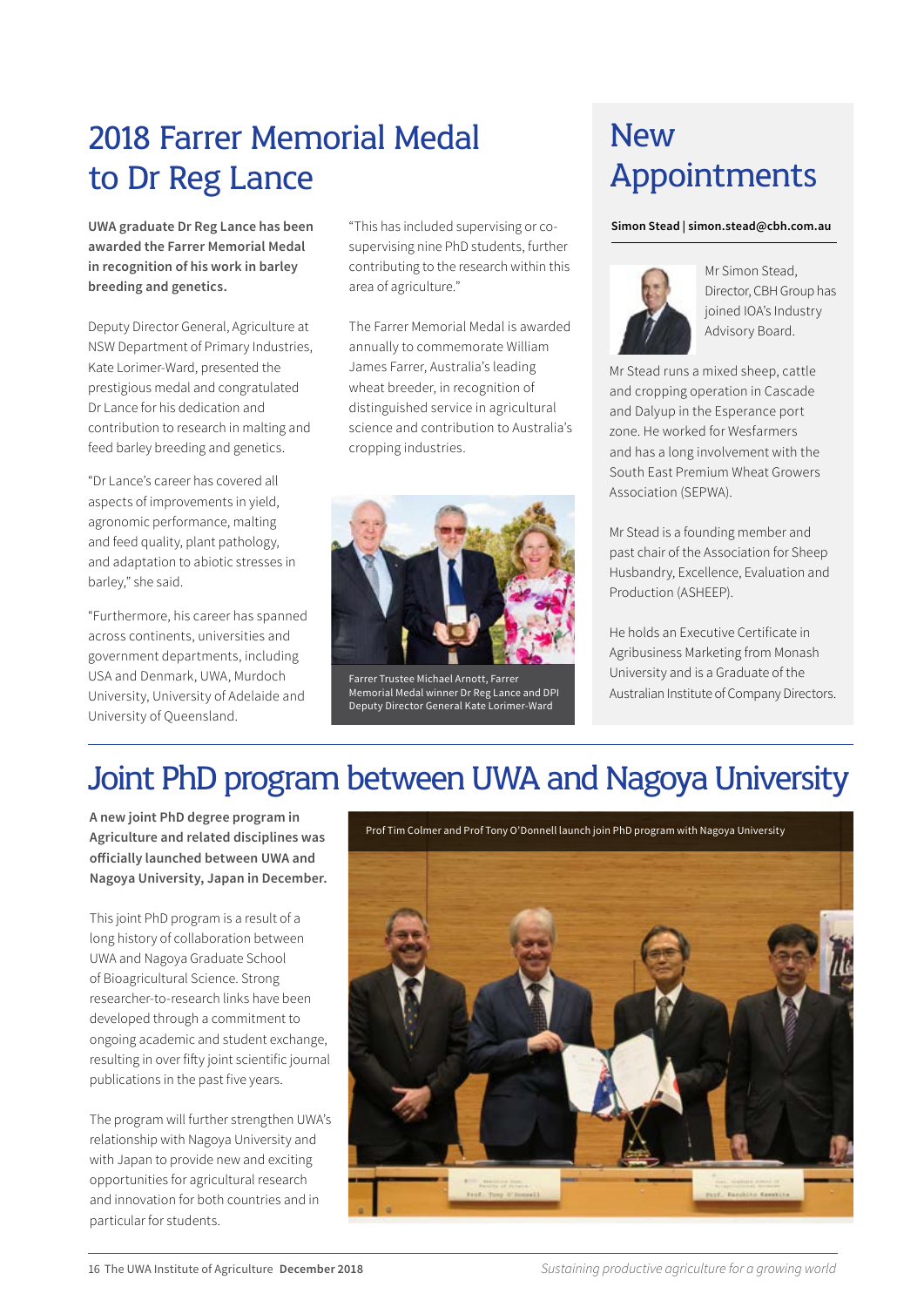### **AWARDS AND INDUSTRY RECOGNITION**

| <b>NAME</b>                         | <b>AWARD</b>                                                                                                         |
|-------------------------------------|----------------------------------------------------------------------------------------------------------------------|
| Hackett Professor Kadambot Siddique | Kerala Cultural Association of WA, Award of Honour in recognition of outstanding achievement in agricultural science |
| Dr Zakaria Solaiman                 | Soil Science Society of China award for best paper published in the journal 'Pedosphere'.                            |
| Professor Wallace Cowling           | Fellow of the Australian Academy of Engineering and Technological Sciences                                           |
| Mr Md Sultan Mia                    | Convocation Postgraduate Research Travel Award                                                                       |

### **VISITORS TO IOA**

| <b>NAME OF VISITOR</b>                   | <b>VISITOR'S ORGANISATION AND</b><br><b>COUNTRY</b>                                                                                        | <b>HOST DETAILS</b>                                                      | <b>DATES OF VISIT</b>            |
|------------------------------------------|--------------------------------------------------------------------------------------------------------------------------------------------|--------------------------------------------------------------------------|----------------------------------|
| Professor Eric Danquah                   | University of Ghana                                                                                                                        | Hackett Professor<br>Kadambot Siddique                                   | 5-8 November 2018                |
| Dr Babu Pandey                           | Molecular Plant Breeding, Agriculture Victoria<br>Research, Department of Economic Development,<br>Jobs, Transport and Resources, Victoria | Hackett Professor<br>Kadambot Siddique                                   | 4 October 2018                   |
| Delegation from Udayana University       | Indonesia                                                                                                                                  | Hackett Professor<br>Kadambot Siddique                                   | 8 October 2018                   |
| Professor Surinder Banga                 | Punjab Agricultural University                                                                                                             | Hackett Professor<br>Kadambot Siddique                                   | 7 September 2018                 |
| Dr Yongzhong Luo                         | Gansu Agriculture University                                                                                                               | Adjunct Professor Neil<br>Turner, Professor Guijun<br>Yan and Dr Hui Liu | March 2018-March 2019            |
| Dr Ling Xu                               | Zhangjiang Scien-Tech University                                                                                                           | Professror Guijun Yan,<br>Dr Hui Liu and Dr Ping Si                      | August 2018-August 2019          |
| Dr William Wintermandel                  | US Department of Agriculture                                                                                                               | Adjunct Prof Roger Jones                                                 | 12 September 2018                |
| Mr Aitian Ren (Visiting PhD student)     | Lanzhou University, China                                                                                                                  | Emerita Professor Lyn<br>Abbott                                          | October 2018 - October 2019      |
| Dr Yong Liu (Visiting Research Fellow)   | Guangdong Institute of Eco-environment and<br>Soil Sciences, Guangzhou, China                                                              | Professor Zed Rengel,<br>Dr Yinglong Chen                                | October 2018 - October 2019      |
| Mr Hualiang Zhang (Visiting PhD student) | Northeast Normal University, China                                                                                                         | Professor Zed Rengel,<br>Dr Yinglong Chen                                | November 2018 -<br>November 2020 |
| Dr Lijun Liu (Visiting Research Fellow)  | Huazhong Agricultural University, China                                                                                                    | Hackett Professor<br>Kadambot Siddique,<br>Dr Yinglong Chen              | November 2018 -<br>November 2019 |

| <b>NEW POSTGRADUATE RESEARCH STUDENTS</b> |                                                                               |                                                      |                                                                                                                           |                          |  |  |  |
|-------------------------------------------|-------------------------------------------------------------------------------|------------------------------------------------------|---------------------------------------------------------------------------------------------------------------------------|--------------------------|--|--|--|
| <b>STUDENT NAME</b>                       | <b>TOPIC</b>                                                                  | <b>SCHOOL</b>                                        | SUPERVISOR(S)                                                                                                             | <b>FUNDING BODY</b>      |  |  |  |
| Manjula Premaratne                        | Nitrogen cycling in agricultural systems                                      | UWA School of Agriculture<br>and Environment and IOA | Professor Daniel Murphy;<br>Dr Frances Hoyle                                                                              | GRDC                     |  |  |  |
| Rudra Bhattarai                           | Wheat heat and drought tolerance                                              | UWA School of Agriculture<br>and Environment and IOA | Hackett Professor Kadambot<br>Siddique; Professor Guijun Yan;<br>Dr Hui Liu                                               | <b>RTP</b>               |  |  |  |
| Tanushree Halder                          | QTL mapping of wheat Root traits                                              | UWA School of Agriculture<br>and Environment and IOA | Professor Guijun Yan; Hackett<br>Professor Kadambot Siddique;<br>Dr Hui Liu                                               | <b>RTP</b>               |  |  |  |
| Mohammad Moinul Islam                     | Optimising industrial hemp as a new<br>crop in Western Australian agriculture | UWA School of Agriculture<br>and Environment and IOA | Dr Zakaria Solaiman; Hackett<br>Professor Kadambot Siddique;<br>Emerita Professor Lynette<br>Abbott; Professor Zed Rengel | <b>RTP</b><br>UWA Top Up |  |  |  |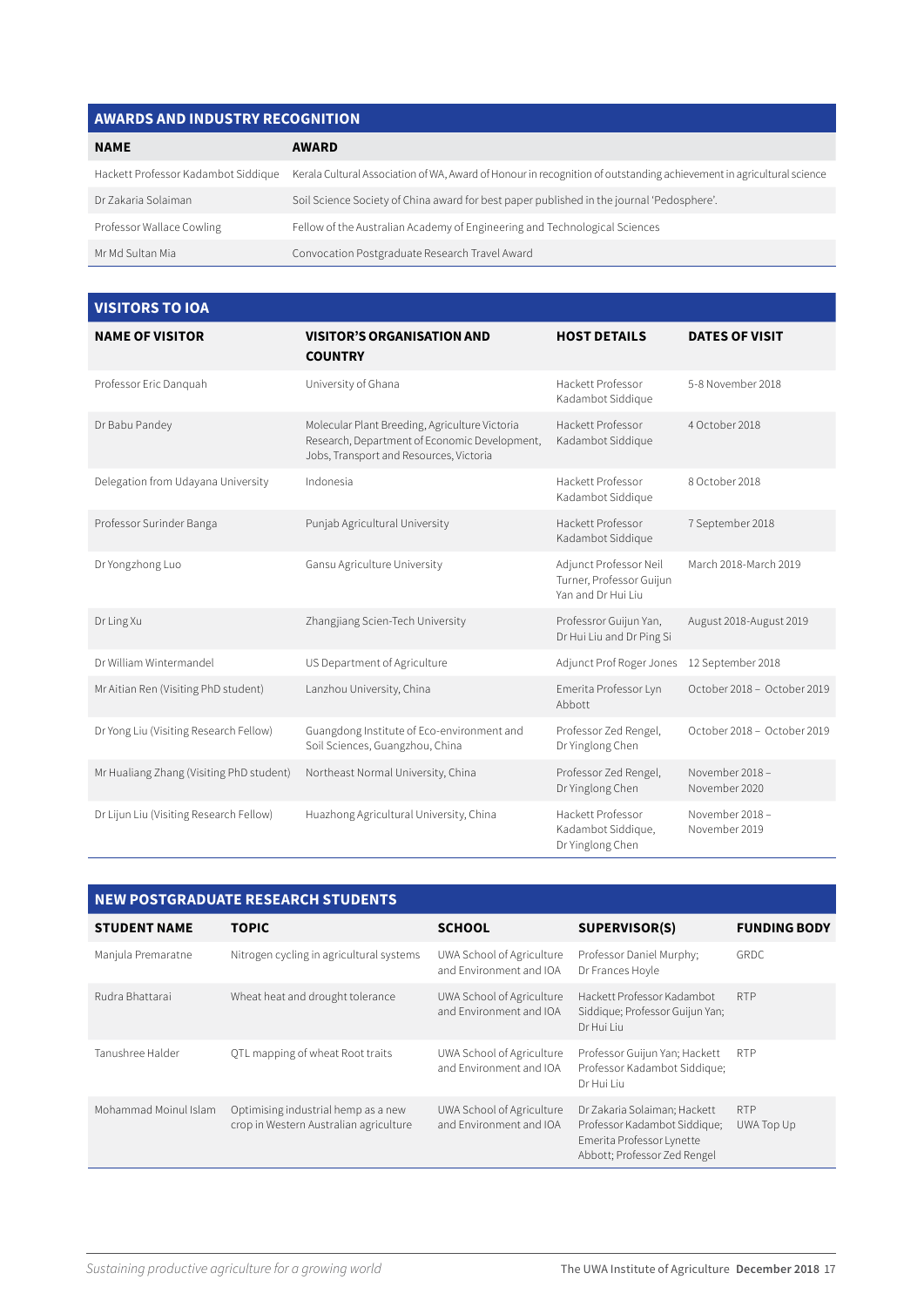#### **MEMORANDA OF UNDERSTANDING**

| <b>TITLE</b>                                                                                  | <b>DATE SIGNED</b> |  |  |  |  |
|-----------------------------------------------------------------------------------------------|--------------------|--|--|--|--|
| MOU between UWA and Udayana University, Indonesia                                             | October 2018       |  |  |  |  |
| Letter of extension of the MOU between UWA and Lanzhou University, China                      | 24 September 2018  |  |  |  |  |
| MOU between UWA and Acharya N.G. Ranga Agricultural University, India                         | 17 September 2018  |  |  |  |  |
| MOU between UWA and Oterra                                                                    | 4.June 2018        |  |  |  |  |
| MOU between UWA and the Higher Education Commission, Pakistan for a joint scholarship program | 17 May 2018        |  |  |  |  |
| MOU between UWA and Tuscia University, Italy                                                  | 9 February 2018    |  |  |  |  |

#### **NEW RESEARCH GRANTS AUG 2018 – DEC 2018 TITLE FUNDING FUNDING BODY SUPERVISORS PERIOD** Faba Bean in Ethiopia – Mitigating disease constraints to improve productivity and sustainability 2018-2023 ACIAR Professor Martin Barbetti, Dr Joop van Leur, Dr Seid Kemal, Dr Ming Pei You, Adj Professor Roger Jones CRC for developing Northern Australia - new pastures to increase livestock productivity across the north 2018-2020 Agrimix Pty Ltd ex CRC Project Professor Zed Rengel, Mr Nick Kempe Changing perceptions of how oxygen directs plant development 2018-2021 ARC Future Fellowships Dr Michael Considine Breeding cooking time in bean (workshop) 2018 ACIAR Professor Wallace Cowling, Hackett Professor Kadambot Siddique Dung beetle ecosystem engineers - enduring benefits for livestock and producers via science and a new community partnership model 2017-2021 Defence Science and Technology Group (DSTG) Associate Professor Theo Evans, Professor Leigh Simmons, Professor Raphael Didham, Dr Winn Kennington Richgro: utilisation of a liquid b-product from a biogas facility for enriching biochar in potting mix, compost, and implications for application directly to soil 2018 Department of Industry Innovation and Science - Ausindustry: Innovation Connections A/Professor Megan Ryan, Dr Sasha Jenkins Developmental shifts in phosphorus-use efficiency 2018 Ecological Society of Australia Holsworth Wildlife Research Endowment E/Professor Hans Lambers, Dr Ranathunge Ranathunge, A/Professor Erik Veneklaas, Ms Roberta Dayrell De Lima Campos Agriculture research data cloud 2018 Federation University Australia ex Australian Research Data Commons (ARDC) (ANDS-NECTAR) Dr Nicolas Taylor, Dr Ben Biddulph, Professor Andrew Millar, Mr John Callow, Professor Timothy Colmer, Mr Brenton Leske Insect protein for aquaculture feed 2017-2019 Fisheries Research & Development Corporation Dr Jan Hemmi, Associate Professor Julian Partridge, Dr Craig Lawrence, Dr Andrew Guzzomi, Ms Sasha Voss, Dr David Cook, Mr Ken Dods Sustainable and resilient farming systems intensification in the Eastern Gangetic Plains 2018 International Maize and Wheat Improvement Center CIMMYT ex ACIAR Associate Professor Fay Rola-Rubzen Profitable and environmentally sustainable sub clover and medic seed harvesting 2018-2021 Rural Industries Research & Development Corporation Professor William Erskine, Dr Phillip Nichols, Dr Kevin Foster, Dr Andrew Guzzomi, Asoociate Professor Megan Ryan Protein structure based investigations into novel herbicides with new modes of action and plant growth pathways 2018 UWA Fellowship Support Scheme Dr Joel Haywood Michael Considine ARC Future Fellow - Developmental functions of oxygen and redox cues in plants 2019 UWA Fellowship Support Scheme Dr Michael Considine WA agriculture authority WAAA - overcoming constraints to profitable cropping on forest gravel soils in the western region 2018 WA Department of Primary Industries and Regional Development Dr Matthias Leopold Transcriptome sequencing to discover herbicide 2018 Yitpi Foundation Pty Ltd Prof Guijun Yan, Mrs Roopali Bhoite,

resistance genes in wheat (triticum aestivum l.)

Dr Ping Si, Hackett Prof Kadambot Siddique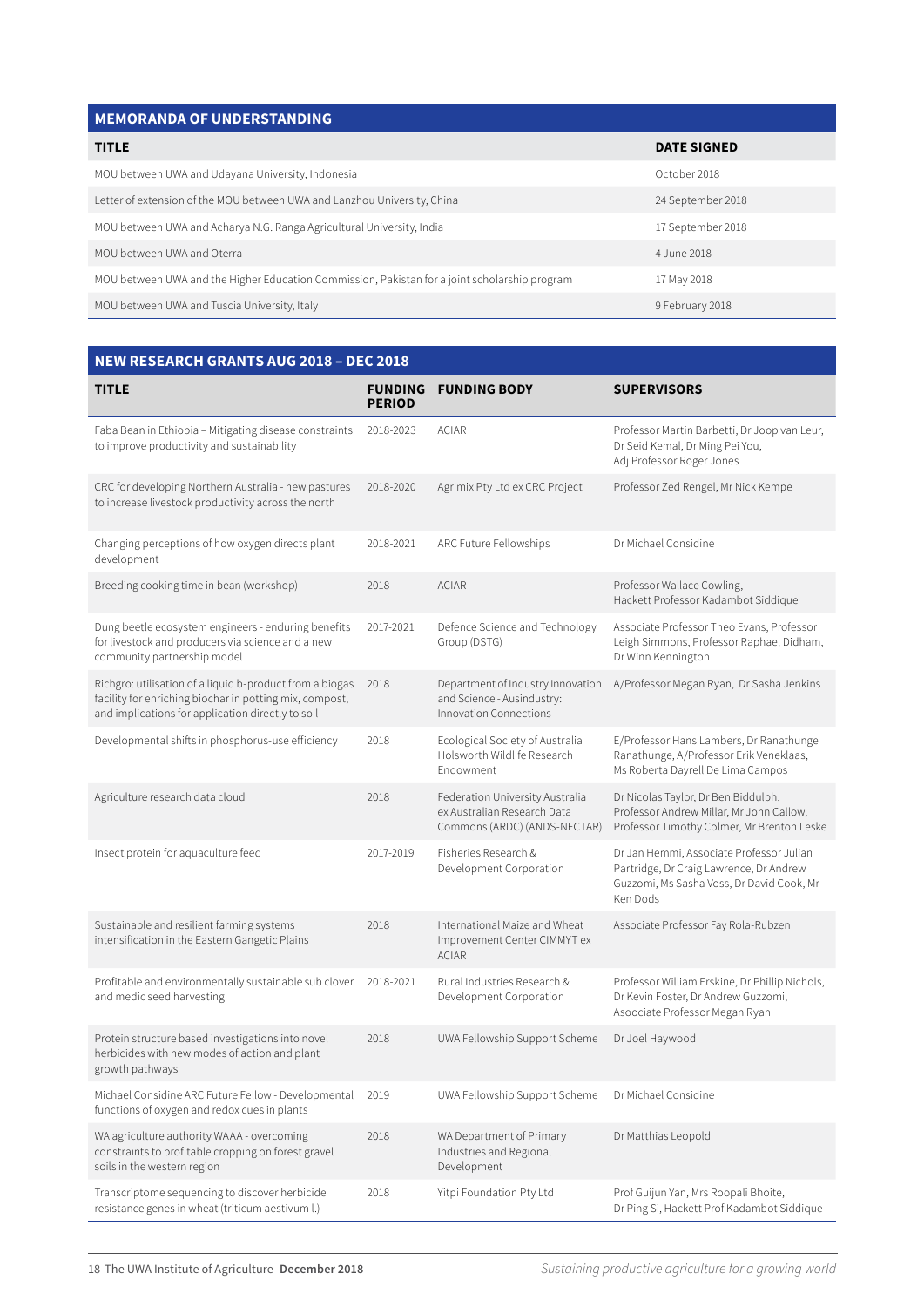### **UWA IOA 2018 Publications**

#### *(August - November)*

#### **Peer Reviewed Journals**

Abbas G, Chen Y, Khan FY, Feng Y, Palta JA and Siddique KHM (2018). Salinity and low phosphorus differentially affect shoot and root traits in two wheat cultivars with contrasting tolerance to salt. *Agronomy* **8**: 155

Abdullah AS, Turo C, Moffat CS, Lopez-Ruiz FJ, Gibberd MR, Hamblin J and Zerihun A (2018). Real-Time PCR for diagnosing and quantifying co-infection by two globally distributed fungal pathogens of wheat. *Frontiers in Plant Science* **9:**1086

Adams IP, Fox A, Boonham N, Jones RAC (2018). Complete genomic sequence of the potyvirus Mashua virus Y, obtained from a 33-year-old mashua (Tropaeaolum tuberosum) sample. *Microbiol Resour Announc* **7**:e01064-18.

Adams IP, Abad J, Fribourg CE, Boonham N, Jones RAC (20I8). Complete genome sequence of *Potato virus T* from Bolivia obtained from a 33-year-old sample. *Microbiol Resour Announc* **7**:e01066-18.

Adams IP, Boonham N, Jones RAC (2018). A 33-year-old plant sample contributes the first complete genomic sequence of *Potato virus U*. *Microbiol Resour Announc* **7:**e01392-18.

Adams IP, Boonham N, Jones RAC (2018). Full-genome sequencing of a virus from a 33-year-old sample demonstrates that Arracacha mottle virus is synonymous with Arracacha virus Y*. Microbiol Resour Announc* **7**:e01393-18

Ahmad P, Abd\_Allah EF, Alyemeni MN, Wijaya L, Alam P, Bhardwaj R and Siddique KHM (2018). Exogenous application of calcium to 24-epibrassinosteroid pre-treated tomato seedlings mitigates NaCl toxicity by modifying ascorbate-glutathione cycle and secondary metabolites. Scientific Reports **8:** 13515.

Al-Saedi R, Smettem K and Siddique KHM (2018). Nitrogen removal efficiencies and pathways from unsaturated and saturated zones in a laboratory-scale vertical flow constructed wetland. *Journal of Environmental Management* **228:** 466-474.

Assainar SK, Abbott LK, Mickan BS, Whiteley AS, Siddique KHM and Solaiman ZM (2018). Response of Wheat to a Multiple Species Microbial Inoculant Compared to Fertilizer Application. *Frontiers in Plant Science*. **9**:1601.

Ayalew H, Liu H, Liu C and Yan G (2018). Identification of early vigor QTLs and QTL by environment interactions in wheat (*Triticum aestivum* L.). *Plant Molecular Biology Reporter* **36:** 399-405.

Bayer PE, Golicz A, Tirnaz S, Chan KCC, Edwards D, Batley J (2018). Variation in abundance of predicted resistance genes in the Brassica oleracea pangenome. *Plant Biotechnology Journal*.

Bayer PE, Edwards D, Batley J (2018). Bias in resistance gene prediction due to repeatmasking. *Nature Plants*

Bhoite R, Onyemaobi I, Si P, Siddique KHM and Yan G (2018). Identification and validation of QTL and their associated genes for pre-emergent metribuzin tolerance in hexaploid wheat (*Triticum aestivum* L.) *BMC Genetics* **19:** 102-113.

Bilal HM, Aziz T, Maqsood MA, Farooq M, Yan G (2018). Categorization of wheat genotypes for phosphorus efficiency. *PLoS ONE* **13**(10): e0205471.

Chen Y, Rengel Z, Palta J and Siddique KHM (2018). Efficient root systems for enhancing tolerance of crops to water and phosphorus limitation. Ind J Plant Physiol. https://doi. org/10.1007/s40502-018-0415-3

Cowling WA, Li L, Siddique KHM, Banks RG, Kinghorn BP (2018). Modeling crop breeding for global food security during climate change. *Food Energy Security*. e00157.

Ding W, Clode PL, Lambers H (2018). Is pH the key reason why some Lupinus species are sensitive to calcareous soil? *Plant and Soil*  https://doi.org/10.1007/s11104-018-3763-x

Dwivedi S, Siddique KHM, Farooq M, Thornton PK and Rodomiro O (2018). Using biotechnology-led approaches to uplift cereal and food legume yields in dryland environments. *Frontiers in Plant Science* **9:**  1249.

Elayadeth-Meethal M, Veettil AT, Maloney SK, Hawkins N, Misselbrook TH, Sejian V, Rivero MJ and Lee MRF (2018). Size does matter: Parallel evolution of adaptive thermal tolerance and body size facilitates adaptation to climate change in domestic cattle. *Ecology and Evolution* DOI: 10.1002/ ece3.4550

Farooq M, Hussain M, Usman M, Farooq S, Alghamdi SS and Siddique KHM (2018). Impact of abiotic stresses on grain composition and quality in food legumes. *Journal of Agricultural and Food Chemistry* **66:** 8887-8897.

Foyer CH, Siddique KHM, Tai APK, Anders S, Fodor N, Wong FL, Ludidi N, Chapman MA, Ferguson BJ, Considine MJ, Zabel F, Prasad PVV, Varshney RK, Nguyen HT and Lam HM (2018). Modelling predicts that soybean is poised to dominate crop production across Africa. *Plant, Cell & Environment* DOI: 10.1111/ pce.13466.

Goggin DE, Kaur P, Owen MJ and Powles SB (2018). 2,4-D and dicamba resistance mechanisms in wild radish: subtle, complex and population specific? *Annals of Botany* **122**: 627-640.

Hajihashemi S, Noedoost F, Geuns JMC, Djalovic I and Siddique KHM (2018). Effect of cold stress on photosynthetic traits, carbohydrates, morphology, and anatomy in nine cultivars of *Stevia rebaudiana*. *Frontiers in Plant Science* **9:**1430.

Hamblin J, Barbetti MJ, Stefanova K, Blakeway F, Clements J, Cowling W, Guo, Y and Nichols P (2018). Crop breeding to break nexus between bee decline/food production? *Global Food Security* **19**: 56–63.

Khalil Y, Flower K, Siddique KHM and Ward P (2018). Effect of crop residues on interception and activity of prosulfocarb, pyroxasulfone, and trifluralin. PLoS ONE 13(12): e0208274.

Kingwell R, Thomas Q, Feldman D, Farré I and Plunkett B (2018). Traditional farm expansion versus joint venture remote partnerships. *Australian Journal of Agricultural and Resource Economics* **62**: 21–44.

Lamichhane JR, Debaeke P, Steinberg C, You MP, Barbetti MJ and Aubertot JN (2018). Abiotic and biotic factors affecting crop seed germination and seedling emergence. *Plant and Soil* **432**: 1–28.

Li J, Peng Q, Han H, Nyporko A, Kulynych T, Yu Q and Powles S (2018). Glyphosate resistance in *Tridax procumbens* via a novel EPSPS Thr-102-Ser substitution. *Journal of Agricultural and Food Chemistry* http:// dx.doi.org/10.1021/acs.jafc.8b01651

Liu CA, Nie Y, Rao X, Tang JW and Siddique KHM (2018). The effects of introducing *Flemingia macrophylla* to rubber plantations on soil water content and exchangeable cations. *Catena* **172:** 480-487

Liu CA, Nie Y, Zhang YM, Tang JW and Siddique KHM (2018). Introduction of a leguminous shrub to a rubber plantation changed the soil carbon and nitrogen fractions and ameliorated soil environments. Scientific Reports **8:** 17324.

 Liu AH, Jia D, Yuan XF, Wang YX, Chi H, Ridsdill-Smith TJ and Ma RY (2018). Response to short-term storage for ages of *Agasicles hygrophila* (Coleoptera: Chrysomelidae). A biological control agent of Alligator weed *Alternanthera philoxeroidea* (Catyophyllales: Amaranthaceae). *Journal of Economic Entomology* **111:** 1169-1576

Lu H, Yu Q, Han H, Owen MJ and Powles SB (2018). A novel *psbA* mutation (Phe274-Val) confers resistance to PSII herbicides in wild radish (*Raphanus raphanistrum*). *Pest Manag Sci* DOI 10.1002/ps.5079.

Lynch B, Llewellyn RS, Umberger W, Kragt M (2018). Farmer interest in joint venture structures in the Australian broadacre grains sector. *Agribusiness*. **34**(2):472-491.